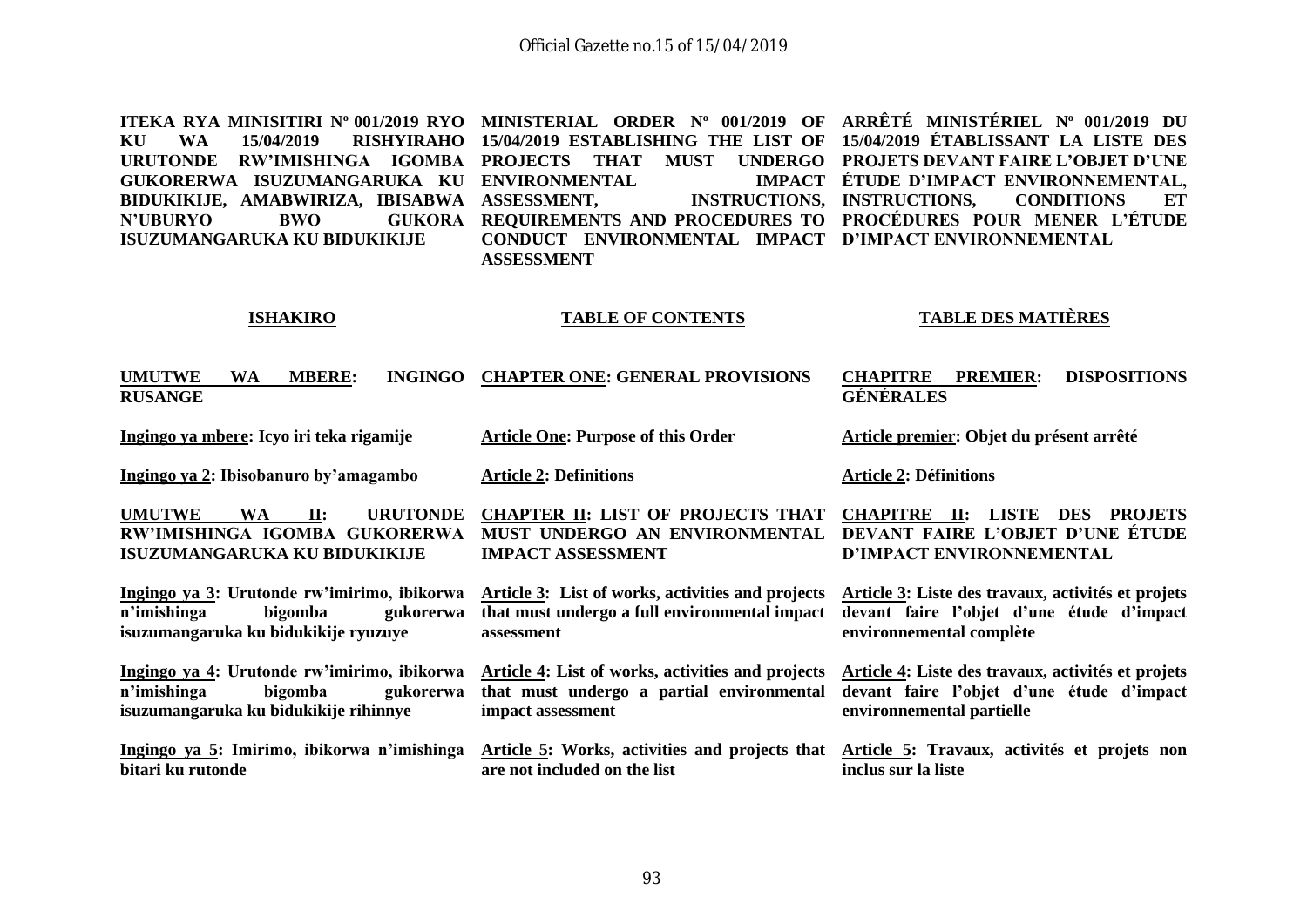| <b>UMUTWE</b><br>Ш:<br>AMABWIRIZA,<br><b>WA</b><br><b>IBISABWA N'UBURYO</b><br><b>BWO GUKORA</b><br><b>ISUZUMANGARUKA KU BIDUKIKIJE</b> | <b>CHAPTER</b><br>III:<br><b>INSTRUCTIONS,</b><br>REQUIREMENTS AND PROCEDURES TO<br>CONDUCT ENVIRONMENTAL IMPACT<br><b>ASSESSMENT</b>     | <b>CHAPITRE</b><br><b>INSTRUCTIONS,</b><br>III:<br>ET PROCÉDURES POUR<br><b>CONDITIONS</b><br>ÉTUDE<br><b>MENER</b><br><b>UNE</b><br><b>D'IMPACT</b><br><b>ENVIRONNEMENTAL</b> |
|-----------------------------------------------------------------------------------------------------------------------------------------|-------------------------------------------------------------------------------------------------------------------------------------------|--------------------------------------------------------------------------------------------------------------------------------------------------------------------------------|
| Ingingo ya 6: Gusaba uruhushya rwo gukora<br>isuzumangaruka ku bidukikije                                                               | Article 6: Application for authorisation to<br>conduct the environmental impact assessment                                                | <b>Article 6: Demande d'autorisation pour mener</b><br>une étude d'impact environnemental                                                                                      |
| Ingingo ya 7: Isuzumangaruka ku bidukikije                                                                                              | <b>Article 7: Environmental impact assessment</b>                                                                                         | <b>Article 7: Étude d'impact environnemental</b>                                                                                                                               |
| Ingingo ya 8: Gutanga<br>raporo<br>ku<br>isuzumangaruka ku bidukikije                                                                   | Article 8: Submission of the environmental<br>impact assessment report                                                                    | Article 8: Soumission du rapport de l'étude<br>d'impact environnemental                                                                                                        |
| Ingingo ya 9: Gusesengura<br>raporo<br>ku<br>isuzumangaruka ku bidukikije                                                               | Article 9: Analysis of environmental impact<br>assessment report                                                                          | Article 9: Analyse du rapport de l'étude<br>d'impact environnemental                                                                                                           |
| ibitekerezo<br>kuri<br>gutanga<br>raporo<br>y'isuzumangaruka ku bidukikije                                                              | Ingingo ya 10: Uruhare rw'abaturage mu Article 10: Public participation to express views<br>on the environmental impact assessment report | Article 10: Participation du public pour<br>exprimer les points de vue sur le rapport de<br>l'étude d'impact environnemental                                                   |
| Ingingo ya 11: Gufata icyemezo no gutanga Article 11: Decision making and authorisation<br>uburenganzira                                |                                                                                                                                           | Article 11: Prise de décision et autorisation                                                                                                                                  |
| UMUTWE WA IV: INGINGO ZISOZA                                                                                                            | <b>CHAPTER IV: FINAL PROVISIONS</b>                                                                                                       | <b>CHAPITRE IV: DISPOSITIONS FINALES</b>                                                                                                                                       |
| Ingingo ya 12: Ivanwaho ry'iteka n'ingingo<br>zinyuranyije n'iri teka                                                                   | <b>Article 12: Repealing provision</b>                                                                                                    | <b>Article 12: Disposition abrogatoire</b>                                                                                                                                     |
| Ingingo ya 13: Igihe iri teka ritangirira Article 13: Commencement<br>gukurikizwa                                                       |                                                                                                                                           | Article 13: Entrée en vigueur                                                                                                                                                  |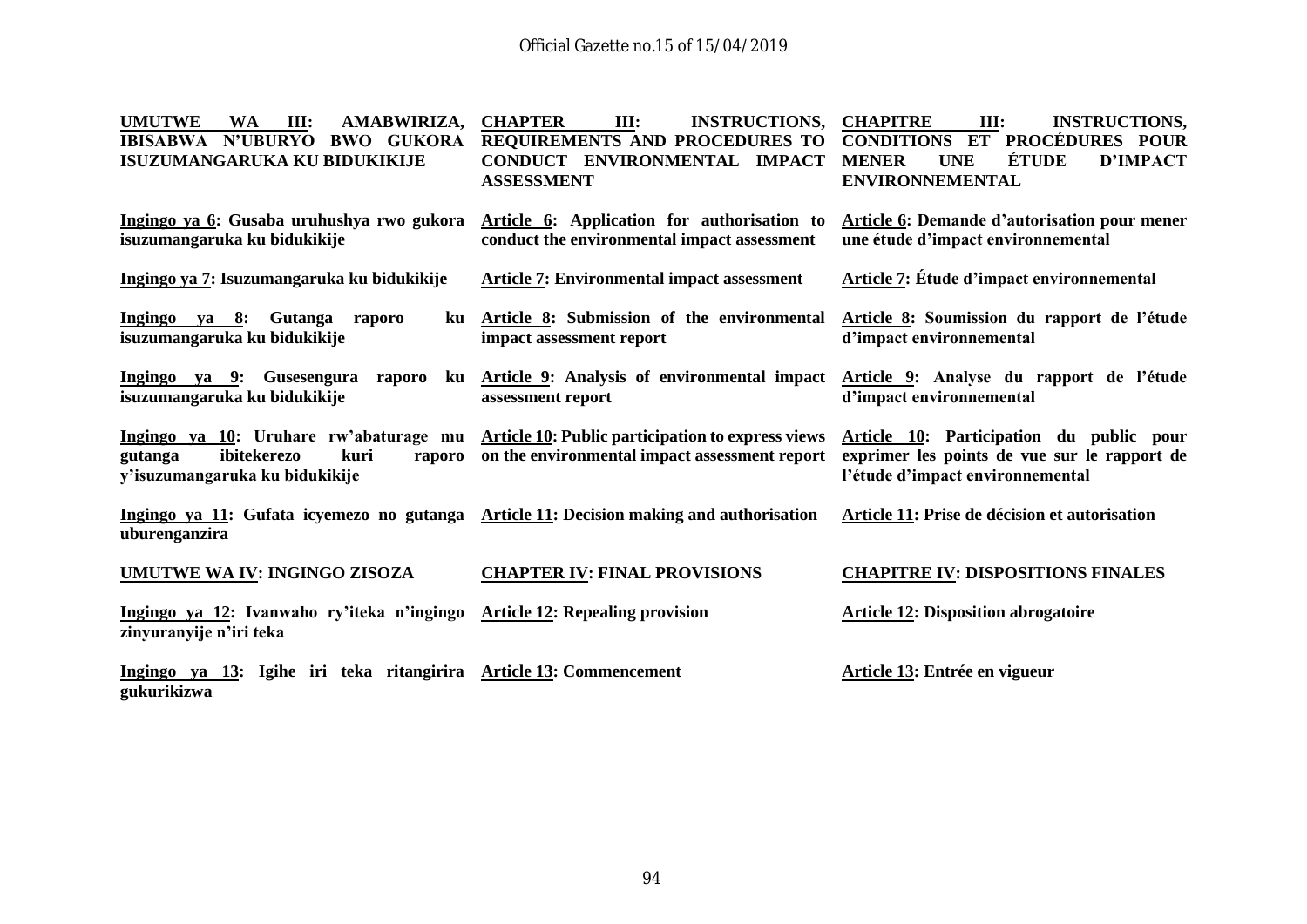| ITEKA RYA MINISITIRI Nº 001/2019 RYO<br><b>WA</b><br>15/04/2019<br><b>RISHYIRAHO</b><br>KU<br><b>URUTONDE</b><br>RW'IMISHINGA IGOMBA<br>GUKORERWA ISUZUMANGARUKA KU<br>BIDUKIKIJE, AMABWIRIZA, IBISABWA<br><b>BWO</b><br><b>GUKORA</b><br><b>N'UBURYO</b><br><b>ISUZUMANGARUKA KU BIDUKIKIJE</b> | MINISTERIAL ORDER Nº 001/2019<br>OF<br>15/04/2019 ESTABLISHING THE LIST OF<br><b>PROJECTS</b><br><b>THAT</b><br><b>UNDERGO</b><br><b>MUST</b><br>ENVIRONMENTAL IMPACT ASSESSMENT,<br>INSTRUCTIONS, REQUIREMENTS AND<br><b>CONDUCT</b><br><b>PROCEDURES</b><br><b>TO</b><br><b>ENVIRONMENTAL IMPACT ASSESSMENT</b> | ARRÊTÉ MINISTÉRIEL Nº 001/2019 DU<br>15/04/2019 ÉTABLISSANT LA LISTE DES<br><b>PROJETS DEVANT FAIRE L'OBJET D'UNE</b><br>ÉTUDE D'IMPACT ENVIRONNEMENTAL,<br><b>INSTRUCTIONS,</b><br><b>CONDITIONS</b><br>ET<br>PROCÉDURES POUR MENER L'ÉTUDE<br>D'IMPACT ENVIRONNEMENTAL |
|--------------------------------------------------------------------------------------------------------------------------------------------------------------------------------------------------------------------------------------------------------------------------------------------------|-------------------------------------------------------------------------------------------------------------------------------------------------------------------------------------------------------------------------------------------------------------------------------------------------------------------|--------------------------------------------------------------------------------------------------------------------------------------------------------------------------------------------------------------------------------------------------------------------------|
| Minisitiri w'Ibidukikije,                                                                                                                                                                                                                                                                        | The Minister of Environment,                                                                                                                                                                                                                                                                                      | Le Ministre de l'Environnement,                                                                                                                                                                                                                                          |
| Ashingiye ku Itegeko Nshinga rya Repubulika y'u<br>Rwanda ryo mu 2003 ryavuguruwe mu 2015,<br>cyane cyane mu ngingo zaryo, iya 121, iya 122<br>$n$ 'iya 176;                                                                                                                                     | Pursuant to the Constitution of the Republic of<br>Rwanda of 2003 revised in 2015, especially in<br>Articles 121, 122 and 176;                                                                                                                                                                                    | Vu la Constitution de la République du Rwanda de<br>2003 révisée en 2015, spécialement en ses articles<br>121, 122 et 176;                                                                                                                                               |
| Ashingiye ku Itegeko n° 48/2018 ryo ku wa<br>13/08/2018 rigenga ibidukikije, cyane cyane mu<br>ngingo yaryo ya 30;                                                                                                                                                                               | Pursuant to Law $n^{\circ}$ 48/2018 of 13/08/2018 on<br>environment, especially in Article 30;                                                                                                                                                                                                                    | Vu la Loi nº 48/2018 du 13/08/2018 sur<br>l'environnement, spécialement en son article 30;                                                                                                                                                                               |
| Asubiye ku Iteka rya Minisitiri nº 001/2018 ryo<br>ku wa 25/04/2018 rigena urutonde rw'imirimo,<br>ibikorwa n'imishinga bigomba<br>gukorerwa<br>isuzumangaruka ku bidukikije;                                                                                                                    | Having reviewed Ministerial Order nº 001/2018 of<br>25/04/2018 determining the list of works, activities<br>and projects subject to an environmental impact<br>assessment;                                                                                                                                        | Revu l'Arrêté Ministériel nº 001/2018 du<br>25/04/2018 portant la liste des travaux, activités et<br>projets faisant l'objet d'une étude d'impact<br>environmental;                                                                                                      |
| y'Abaminisitiri<br>yateranye<br>Inama<br>ku<br>wa<br>03/04/2019, imaze kubisuzuma no kubyemeza;                                                                                                                                                                                                  | After consideration and approval by the Cabinet, in<br>its session of $03/04/2019$ ;                                                                                                                                                                                                                              | Après examen et adoption par le Conseil des<br>Ministres, en sa séance du 03/04/2019;                                                                                                                                                                                    |
| <b>ATEGETSE:</b>                                                                                                                                                                                                                                                                                 | <b>ORDERS:</b>                                                                                                                                                                                                                                                                                                    | <b>ARRÊTE:</b>                                                                                                                                                                                                                                                           |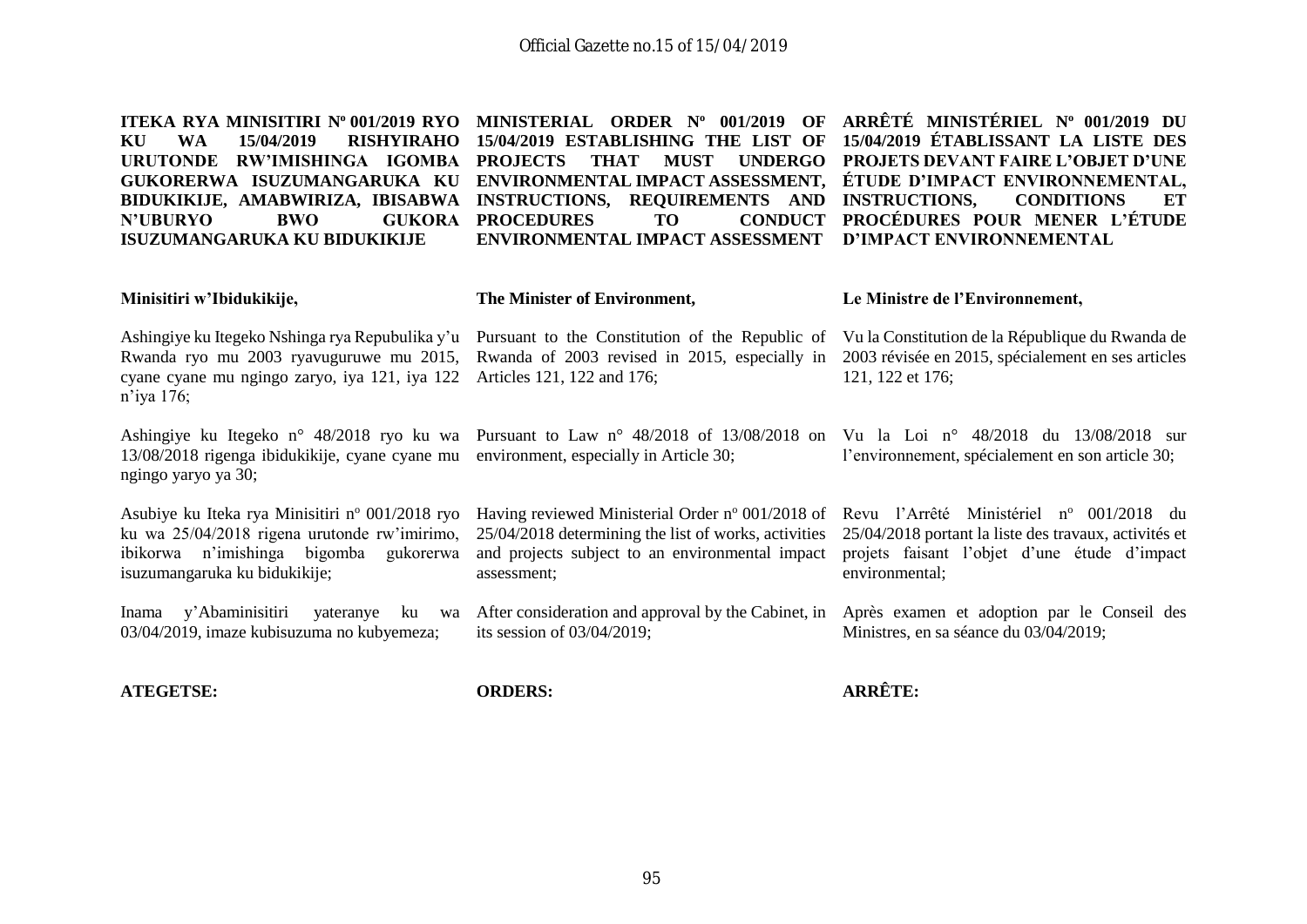#### **UMUTWE WA MBERE: INGINGO CHAPTER ONE: GENERAL PROVISIONS RUSANGE**

#### **Ingingo ya mbere: Icyo iri teka rigamije**

Iri teka rishyiraho:

- 1° urutonde rw'imishinga igomba gukorerwa isuzumangaruka ku bidukikije mbere y'uko ibona uburenganzira bwo gushyirwa mu bikorwa;
- 2° amabwiriza, ibisabwa n'uburyo bwo gukora isuzumangaruka ku bidukikije.

#### **Ingingo ya 2: Ibisobanuro by'amagambo**

ibisobanuro bikurikira:

- 1° **isuzumangaruka ku bidukikije:** uburyo bwimbitse bwo kugaragaza ingaruka z'umushinga ku bidukikije, ku mibereho y'abaturage n'ubukungu, mbere y'uko hafatwa icyemezo cyo kwemera umushinga;
- 2° **isuzumangaruka ku bidukikije ryuzuye:** isuzumangaruka ku bidukikije rihuza ibyiciro byose bw'isuzumangaruka ku bidukikije;

#### **Article One: Purpose of this Order**

This Order establishes:

- 1° the list of projects that must undergo an environmental impact assessment before they obtain authorisation for their implementation;
- 2° instructions, requirements and procedures for conducting environmental impact assessment.

#### **Article 2: Definitions**

following meanings:

- 1° **environmental impact assessment:** systematic process of identifying environmental, social and economic impacts of a project, before a decision of its acceptance is made;
- 2° **full environmental impact assessment:**  environmental impact assessment that covers all the steps of environmental impact assessment process;

#### **CHAPITRE PREMIER: DISPOSITIONS GÉNÉRALES**

#### **Article premier: Objet du présent arrêté**

Le présent arrêté établit:

- 1° la liste des projets devant faire l'objet d'une étude d'impact environnemental avant qu'ils obtiennent l'autorisation de leur mise en exécution;
- 2° les instructions, conditions et procédures pour mener l'étude d'impact environnemental.

#### **Article 2: Définitions**

Muri iri teka, amagambo akurikira afite In this Order, the following terms have the Dans le présent arrêté, les termes repris ci-après ont les significations suivantes:

- 1° **étude d'impact environnemental:**  processus systématique d'identifier les impacts environnementaux, sociaux et économiques d'un projet, avant la prise de décision sur son approbation;
- 2° **étude d'impact environnemental complète:** étude d'impact environnemental qui couvre toutes les étapes du processus de l'étude d'impact environnemental;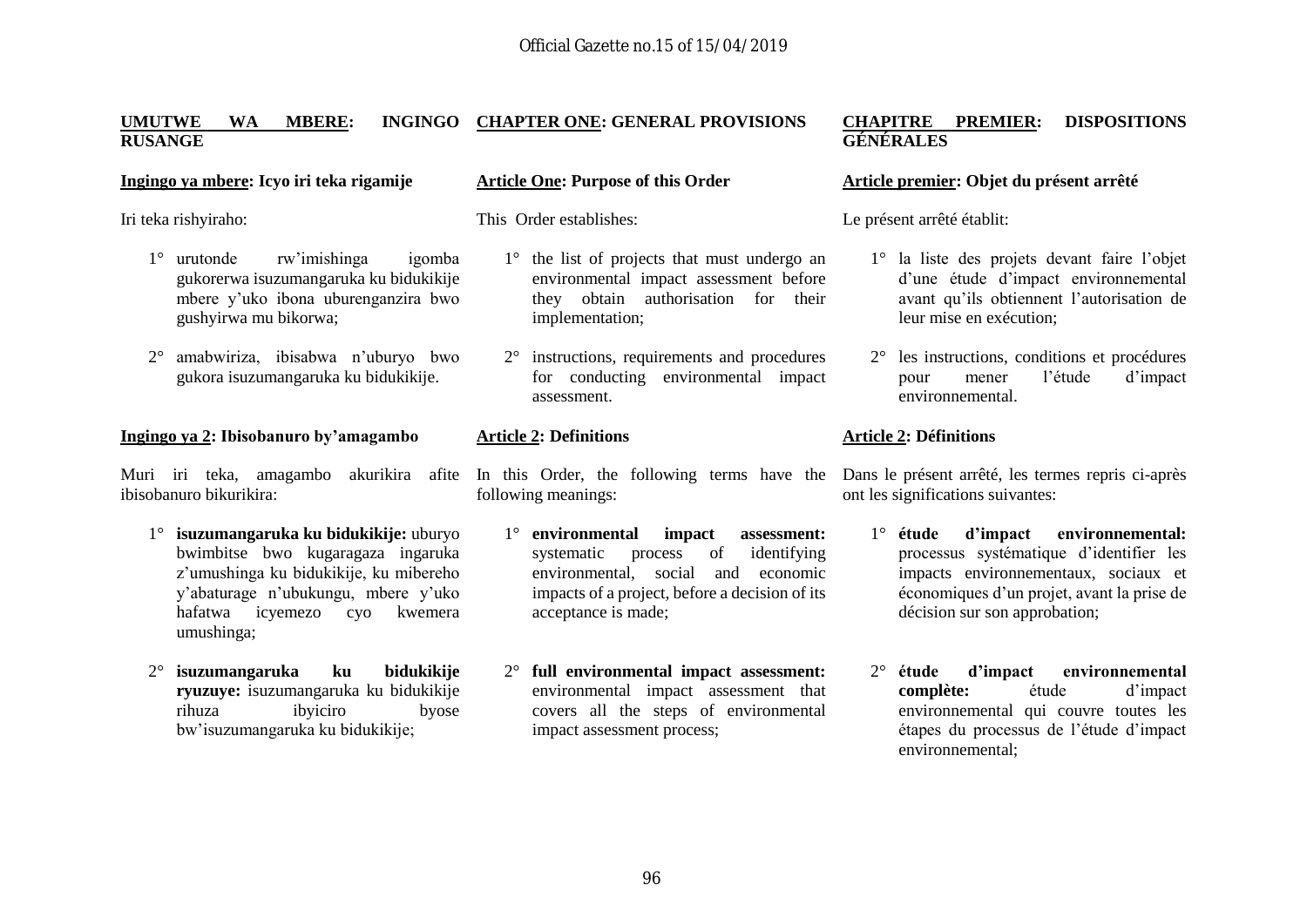- 3° **isuzumangaruka ku bidukikije rihinnye:** inyingo y'isuzumangaruka ku bidukikije igarukira ku kugaragaza ibibazo byerekeranye n'ibidukikije n'ingamba zikwiye mu kugabanya ubukana bwabyo;
- 4° **uruhare rw'abaturage:** uburyo bwo gutuma abaturage cyangwa izindi nzego bireba bagira uruhare mu igenamigambi, itegurwa ry'umushinga n'uburyo bwo gufata ibyemezo;
- 5° **ikusanyabitekerezo:** uburyo bwo gukusanya ibitekerezo by'abaturage cyangwa inzego bishobora kugirwaho ingaruka mu buryo butaziguye cyangwa buziguye n'umushinga hagamijwe kurengera uburenganzira bwabo, mbere y'uko umushinga wemererwa gukora;
- 6° **Ikigo:** Ikigo cy'Igihugu gifite kubungabunga ibidukikije mu nshingano zacyo;
- 7° **urwego rwabiherewe uburenganzira:** urwego rwa Leta rwahawe uburenganzira n'Ikigo bwo kwemeza isuzumangaruka ku bidukikije;
- 8° **nyir'umushinga:** umuntu wese wateguye cyangwa watangiye gushyira mu bikorwa umushinga mu rwego rwa Leta cyangwa urw'abikorera;
- 3° **partial environmental impact assessment:** environmental impact assessment limited to identification of environmental issues and appropriate mitigation measures;
- 4° **public participation:** systematic way of involving public or relevant institutions in project planning, development and decision making process;
- 5° **public hearing:** way of getting ideas from the people or institutions that might be affected directly or indirectly by the project with a view to protecting their rights, before a project gets authorisation;
- 6° **Authority:** the national authority in charge of conservation of environment;
- 7° **authorised organ:** State organ authorised by the Authority to approve the environmental impact assessment;
- 8° **developer:** any person who has proposed or has undertaken to implement a project in the public or private sector;
- 3° **étude d'impact environnemental partielle:** étude d'impact environnemental limitée à l'identification des problèmes environnementaux et des mesures d'atténuation appropriées;
- 4° **participation du public:** voie systématique d'impliquer le public ou les institutions concernées dans les processus de planification, de développement et de prise de décision;
- 5° **consultation publique:** une manière de rassembler des avis de la population ou des institutions susceptibles d'être affectées directement ou indirectement par le projet afin que leurs droits puissent être sauvegardés, avant que le projet n'obtienne une autorisation;
- 6° **Office:** office national ayant la conservation de l'environnement dans ses attributions;
- 7° **organe autorisée:** organe de l'État autorisé par l'Office pour approuver l'étude d'impact environnemental;
- 8° **promoteur:** toute personne qui a planifié ou entrepris de mettre en oeuvre un projet du secteur public ou privé;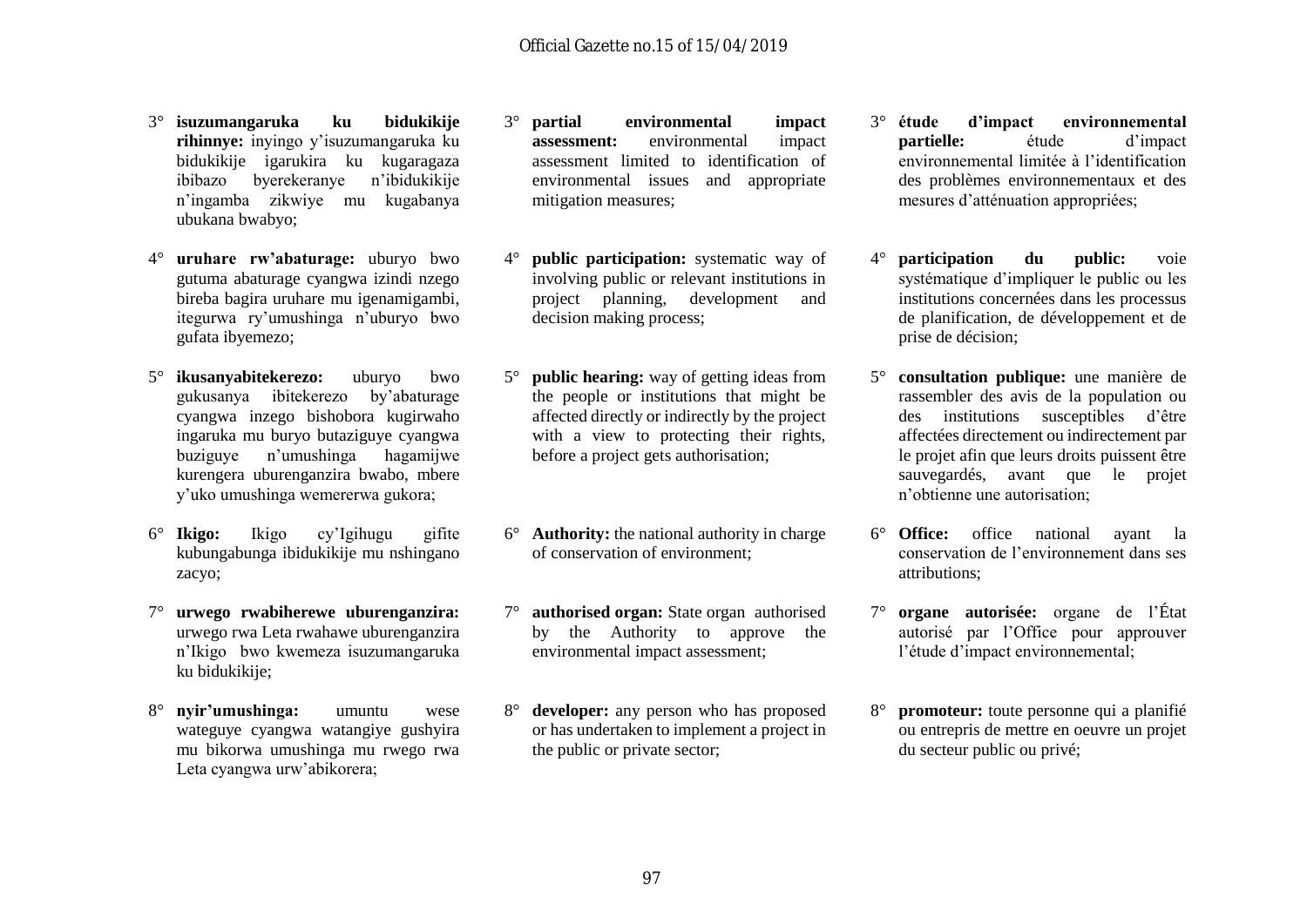- 9° **impuguke:** inzobere mu kugenzura ingaruka ku bidukikije, umuntu ku giti cye cyangwa umuryango bafite ubumenyi, bujuje ibisabwa mu mabwiriza y'isuzumangaruka ku bidukikije kandi bemerewe gukora isuzumangaruka cyangwa inyigo ku bidukikije hakurikijwe iri teka;
- 10° **abafatanyabikorwa:** abantu ku giti cyabo, amatsinda y'abantu, ibigo bya Leta, ibigo byigenga cyangwa imiryango itari iya Leta bafite inyungu cyangwa uruhare mu isuzumangaruka ku bidukikije n'ibikomoka k'umushinga.

#### **UMUTWE WA II: URUTONDE RW'IMISHINGA IGOMBA GUKORERWA ISUZUMANGARUKA KU BIDUKIKIJE**

**Ingingo ya 3: Urutonde rw'imirimo, ibikorwa n'imishinga bigomba gukorerwa isuzumangaruka ku bidukikije ryuzuye**

Nta rwego rwa Leta na rumwe rwemerewe gufata icyemezo, gutanga icyemezo, kwemeza cyangwa gutanga uburenganzira bwo gutangira gushyira mu bikorwa umushinga uri ku migereka y'iri teka hatabanje gukorwa isuzumangaruka ku bidukikije.

bidukikije ryuzuye mbere yo kubona

- 9° **expert:** environmental impact assessor or an individual or moral person that is technically competent, fulfils the requirements of the environmental impact assessment guidelines and is certified to conduct an environmental impact assessment or studies in accordance with this Order;
- 10° **stakeholders:** individuals, communities, government agencies, private organisations, non-governmental organisations having an interest or stake in both the environmental impact assessment process and outcomes of the project.
- 9° **expert:** évaluateur d'impact environnemental ou une personne physique ou morale qui est techniquement compétent, remplit les conditions des directives de l'étude d'impact environnemental et agréé pour mener une étude d'impact environnemental conformément au présent arrêté;
- 10° **parties prenantes:** individus, communautés, agences gouvernementales, organisations privées, organisations non gouvernementales ayant un intérêt ou un enjeu dans le processus de l'étude d'impact environnemental et les résultats du projet.

#### **CHAPTER II: LIST OF PROJECTS THAT MUST UNDERGO AN ENVIRONMENTAL IMPACT ASSESSMENT**

**Article 3: List of works, activities and projects that must undergo a full environmental impact assessment**

No public institution is authorised to take a decision, to warrant a certificate, approve or authorise the commencement of a project mentioned in the annexes of this Order without prior environmental impact assessment.

#### **CHAPITRE II: LISTE DES PROJETS DEVANT FAIRE L'OBJET D'UNE ÉTUDE D'IMPACT ENVIRONNEMENTAL**

#### **Article 3: Liste des travaux, activités et projets devant faire l'objet d'une étude d'impact environnemental complète**

Aucune institution publique n'est autorisée de prendre la décision d'octroyer un certificat, approver ou autoriser le démarrage d'un project mentionné dans les annexes du présent arrêté sans une étude d'impact environnemental préalable.

Urutonde rw'imirimo, ibikorwa n'imishinga The list of works, activities and projects that must La liste des travaux, activités et projets devant faire bigomba gukorerwa isuzumangaruka ku undergo a full environmental impact assessment l'objet d'une étude d'impact environnemental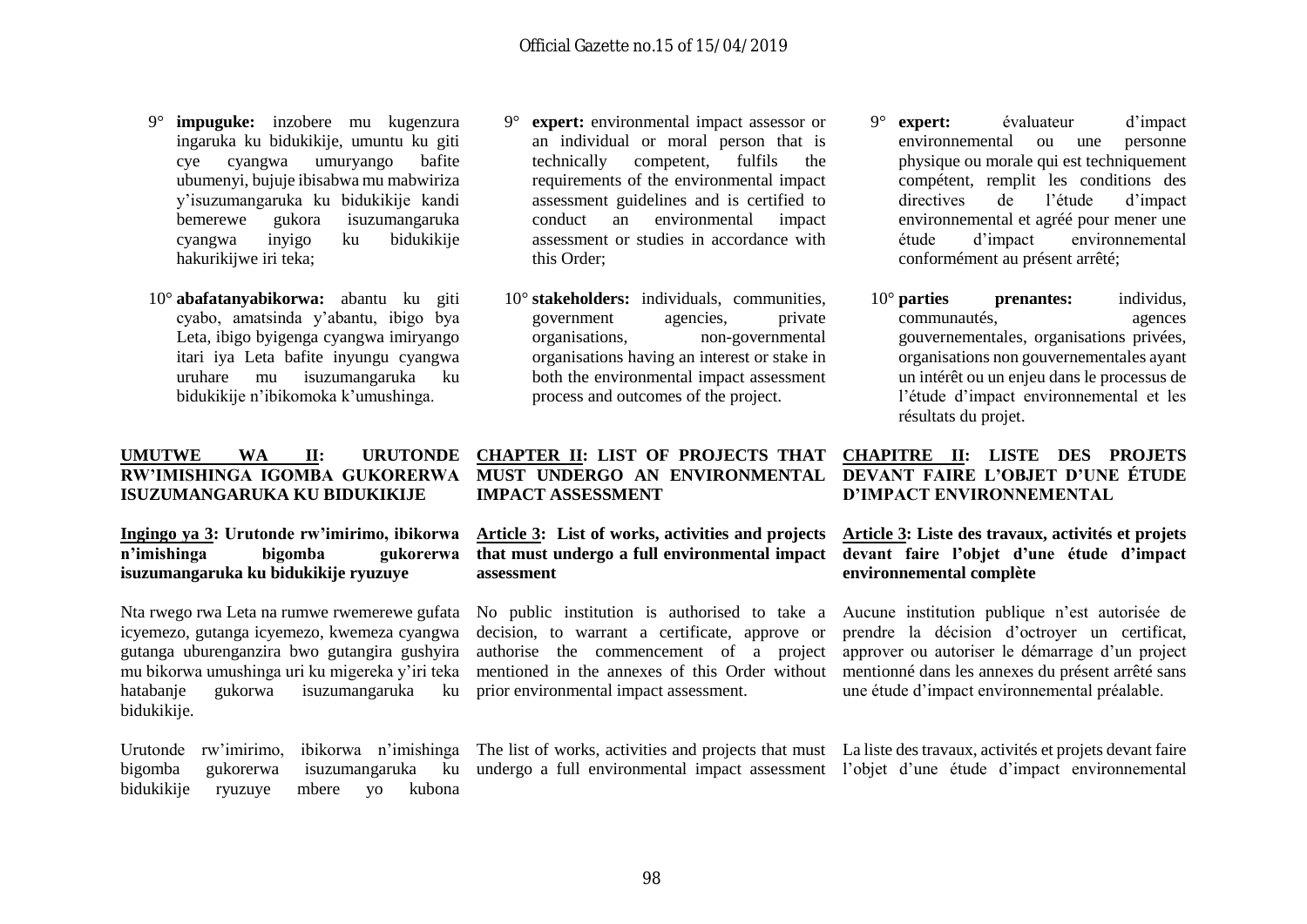uburenganzira bwo gutangira gushyirwa mu bikorwa ruri ku mugereka wa I w'iri teka.

#### **Ingingo ya 4: Urutonde rw'imirimo, ibikorwa n'imishinga bigomba gukorerwa isuzumangaruka ku bidukikije rihinnye**

bigomba gukorerwa isuzumangaruka ku bidukikije rihinnye mbere yo kubona uburenganzira bwo gutangira gushyirwa mu implementation is in Annex II of this Order. bikorwa ruri ku mugereka wa II w'iri teka.

cya mbere cy'iyi ngingo bikorerwa inyigo kugira ngo hagatangwe icyemezo cy'uko byujuje ibisabwa mu kubungabunga ibidukikije.

#### **Ingingo ya 5: Imirimo, ibikorwa n'imishinga bitari ku rutonde**

Imishinga, imirimo cyangwa ibikorwa bitari ku rutonde ruri ku mugereka wa I n'uwa II y'iri teka ntibikorerwa isuzumangaruka ku bidukikije.

Icyakora, iyo bigaragara ko umurimo, igikorwa cyangwa umushinga bitari ku rutonde ruri ku mugereka wa I n'uwa II y'iri teka bishobora kugira ingaruka mbi kandi zitahinduka ku bidukikije kandi bisa mu miterere n'umurimo, igikorwa cyangwa umushinga bivugwa mu mugereka wa I n'uwa II, Ikigo cyangwa urwego rwabiherewe uburenganzira bishobora gusaba nyir'umushinga gukora isuzumangaruka ku bidukikije.

before being granted authorisation for their implementation is in Annex I of this Order.

#### **Article 4: List of works, activities and projects that must undergo a partial environmental impact assessment**

Urutonde rw'imirimo, ibikorwa n'imishinga The list of works, activities and projects that must undergo a partial environmental impact assessment before being granted authorisation for their

Imirimo, ibikorwa n'imishinga bivugwa mu gika The works, activities and projects referred to in Paragraph One of this Article are subject to assessment for environmental clearance certificate.

#### **Article 5: Works, activities and projects that are not included on the list**

Projects, works and activities which are not listed on the Annex I and II to this Order are not subject to the environmental impact assessment.

However, when it is evident that work, activity or project not listed on the Annex I and II to this Order has a negative and irreversible impact on the I et II du présent arrêté peut avoir un impact négatif environment and is similar in nature to the work, activity or project listed in Annex I and II of this Order, the Authority or authorised organ may request the developer to conduct an environmental impact assessment

complète avant l'obtention d'autorisation pour leur mise en oeuvre est en annexe I du présent arrêté.

#### **Article 4: Liste des travaux, activités et projets devant faire l'objet d'une étude d'impact environnemental partielle**

La liste des travaux, activités et projets devant faire l'objet d'une étude d'impact environnemental partielle avant l'obtention d'autorisation pour leur mise en œuvre est en annexe II du présent arrêté.

Les travaux, activités et projets visés à l'alinéa premier du présent article font l'objet d'une étude pour obtenir un certificat de conformité environnementale.

#### **Article 5: Travaux, activités et projets non inclus sur la liste**

Les projets, travaux et activités qui ne figurent pas sur l'annexe I et II du présent arrêté ne sont pas soumis à l'étude d'impact environnemental.

Toutefois, lorsqu'il est évident que le travail, l'activité ou le projet qui ne figure pas sur annexe et irréversible sur l'environnement et qu'il est similaire en nature au travail, à l'activité ou au projet figurant sur l'annexe I et II du présent article, l'Office ou l'organe autorisé peut demander au promoteur de mener une étude d'impact environnemental.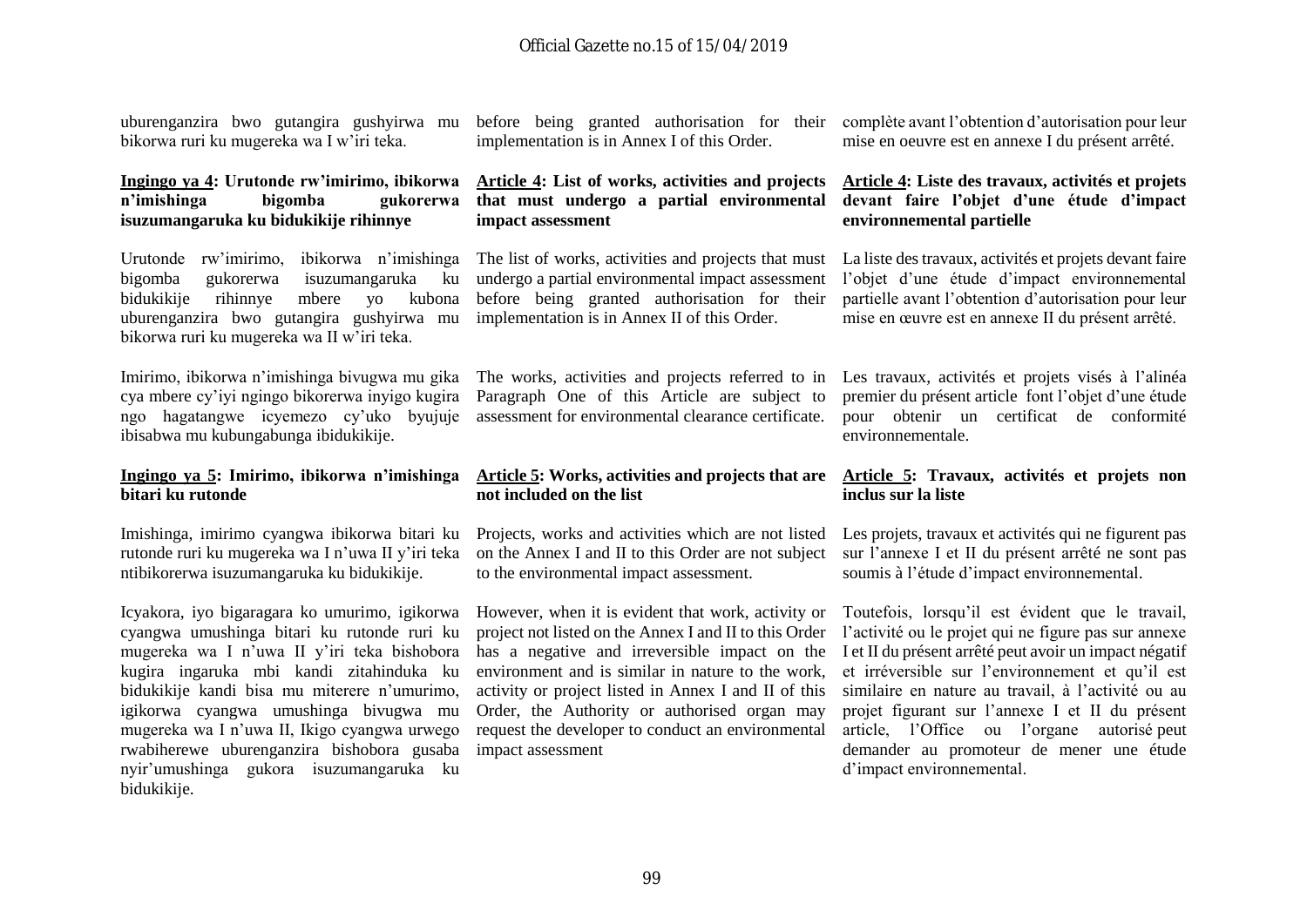#### **UMUTWE WA III: AMABWIRIZA, IBISABWA N'UBURYO BWO GUKORA ISUZUMANGARUKA KU BIDUKIKIJE CHAPTER III: INSTRUCTIONS, REQUIREMENTS AND PROCEDURES TO CONDUCT ENVIRONMENTAL IMPACT ASSESSMENT CHAPITRE III: INSTRUCTIONS, CONDITIONS ET PROCÉDURES POUR MENER UNE ÉTUDE D'IMPACT**

**Article 6: Application for authorisation to conduct the environmental impact assessment**

#### **Ingingo ya 6: Gusaba uruhushya rwo gukora isuzumangaruka ku bidukikije**

Nyir'umushinga uri ku rutonde rw'imishinga ikorerwa isuzumangaruka ku bidukikije ruri ku mugereka wa I n'uwa II y'iri teka ahitamo impuguke iri ku rutonde rw'abanyamwuga mu isuzumangaruka ku bidukikije rutangazwa hakurikijwe amategeko abigenga kugira ngo akore inyigo.

inyungu zitaziguye cyangwa ziziguye muri uwo indirect interests in that project. mushinga.

Impuguke vatoranyijwe, mu nyir'umushinga, ishyikiriza urwego rwabiherewe uburenganzira ubusabe bwo gukora isuzumangaruka ku bidukikije mu buryo bw'incamake y'umushinga hamwe n'imirongo ngenderwaho yifuza kwifashisha kugira ngo bisuzumwe kandi byemezwe.

Amakuru asabwa ku buryo burambuye aboneka mu mirongo ngenderwaho y'isuzumangaruka ku bidukikije ishyirwaho n'Ikigo.

Nyuma yo kwakira no gusuzuma inshamake y'umushinga n'imirongo ngenderwaho yifuza kwifashisha, mu gihe cy'iminsi cumi n'ine (14),

The developer whose project is on the list of the Le promoteur dont le projet figure sur la liste des projects that require environmental impact assessment listed in Annex I and II of this Order, selects an expert from the list of environmental assessment practitioners published in accordance with relevant laws to conduct the study.

izina rya The selected environmental impact assessment expert, on behalf of developer, submits an official application for environmental impact assessment of a proposed project to the authorised organ in form of a project brief together with proposed terms of reference for review and approval.

> The details of the required information are found in Les détails des informations requises se trouvent the environmental impact assessment guidelines provided by the Authority.

> proposed terms of reference, within fourteen (14) et des termes de référence proposés, endéans

**ENVIRONNEMENTAL**

#### **Article 6: Demande d'autorisation pour mener une étude d'impact environnemental**

projets nécessitant une étude d'impact environnemental figurant sur l'annexe I et II du présent arrêté, choisit un expert sur la liste des praticiens d'étude d'impact environnemental publiée conformément à la législation en la matière pour mener l'étude.

Impuguke yatoranyijwe igomba kuba idafite The selected expert must not have any direct or L'expert choisi ne doit avoir aucun intérêt direct ou indirect dans ce projet.

> L'expert d'étude d'impact environnemental choisi, au nom du promoteur, soumet à l'organe autorisé une demande officielle d'étude d'impact environnemental du projet proposé, sous la forme d'un descriptif de projet, assorti d'un mandat proposé pour examen et approbation.

> dans les directives pour l'étude d'impact l'environnemental fournies par l'Office.

After reception and analysis of the project brief and Après réception et analyse d'un descriptif du projet days, the authorised organ approves or request for quatorze (14) jours, l'organe autorisé approuve ou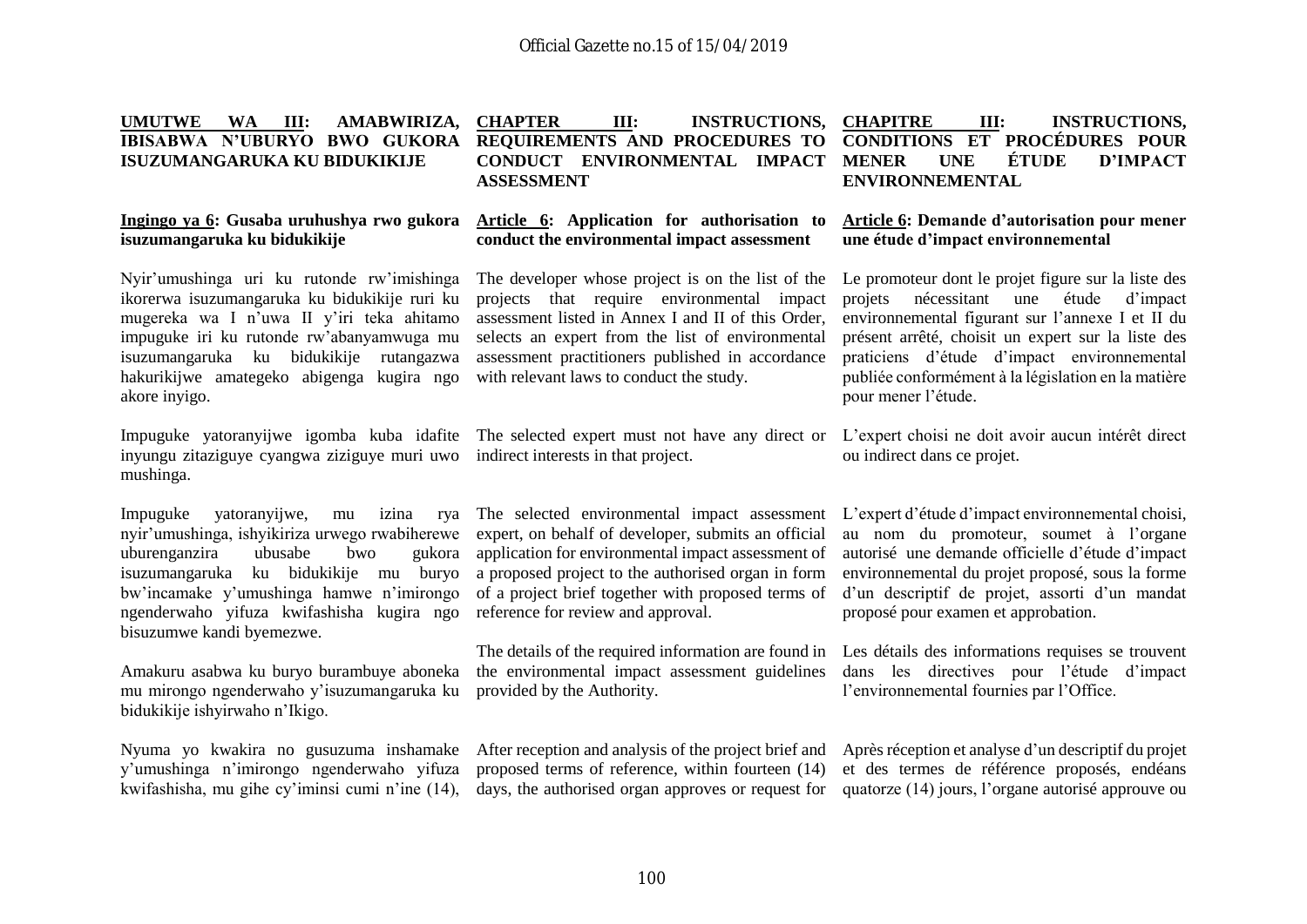urwego rwabiherewe uburengenzira rwemeza cyangwa rugasaba ko hari ibyakosorwa ku mirongo ngenderwaho yatanzwe kugira ngo hakorwe isuzumangaruka ku bidukikije.

#### **Ingingo ya 7: Isuzumangaruka ku bidukikije**

Isuzumangaruka ku bidukikije gushingira ku mirongo ngenderwaho ivugwa mu ngingo ya 6 y'iri teka.

Impuguke yatoranyijwe ifite inshingano zo gukorana na nyir'umushinga ku byiciro byose<br>by'imigendekere y'isuzumangaruka ku y'isuzumangaruka ku bidukikije. Impuguke ifite kandi inshingano yo gusesengura inshingano za nyir'umushinga mu gushyira mu bikorwa ibivuye mu isuzumangaruka ku bidukikije.

Isuzumangaruka ku bidukikije rikorwa hitawe ku bitekerezo by'abafatanyabikorwa bose bireba.

**Ingingo ya 8: Gutanga raporo ku isuzumangaruka ku bidukikije**

Iyo hamaze gukorwa isuzumangaruka ku bidukikije, impuguke yatoranyijwe ku isuzumangaruka ku bidukikije ishyikiriza urwego rwabiherewe uburenganzira kopi ya raporo ikozwe mu buryo bw'ikoranabuhanga "*word and*  PDF format". *PDF format*".

updade of terms of reference for conducting the demande la mise à jour des termes de référence environmental impact assessment.

pour mener l'étude d'impact environnemental.

#### **Article 7: Environmental impact assessment Article 7: Étude d'impact environnemental**

du présent arrêté.

The environmental impact assessment must be L'étude d'impact environnemental doit être basée based on the terms of reference mentioned in Article 6 of this Order.

developer in all stages of the environmental impact assessment process. The expert has also a duty to appraise the developer of his or her responsibilities and obligations in implementation of the outcomes of the environmental impact assessment.

The environmental impact assessment is done with L'étude d'impact environnemental est menée en due consideration of the opinion of all the relevant stakeholders.

#### **Article 8: Submission of the environmental impact assessment report**

Upon completion of the environmental impact Lorsque l'étude d'impact environnemental est assessment, the selected environmental impact assessment expert submits to the authorised organ a copy of the report in an electronic format "word and

sur les termes de référence mentionnés à l'article 6

The selected expert has a duty to involve the L'expert sélectionné est tenu d'impliquer le promoteur dans toutes les étapes du processus d'étude d'impact environnemental. L'expert a également le devoir d'évaluer le promoteur de ses responsabilités et obligations dans la mise en œuvre des résultats de l'étude d'impact environnemental.

> tenant compte de l'avis de toutes les parties prenantes concernées.

#### **Article 8: Soumission du rapport de l'étude d'impact environnemental**

terminée, l'expert de l'étude d'impact environnemental choisi, soumet à l'organe autorisé une copie du rapport sous format électronique "*word and PDF format*".

Impuguke yatoranyijwe ku isuzumangaruka ku Where the selected environmental impact L'expert de l'étude d'impact environnemental bidukikije ishobora gutanga inyongera kuri raporo assessment expert considers it necessary he or she choisi peut fournir un addendum au rapport pour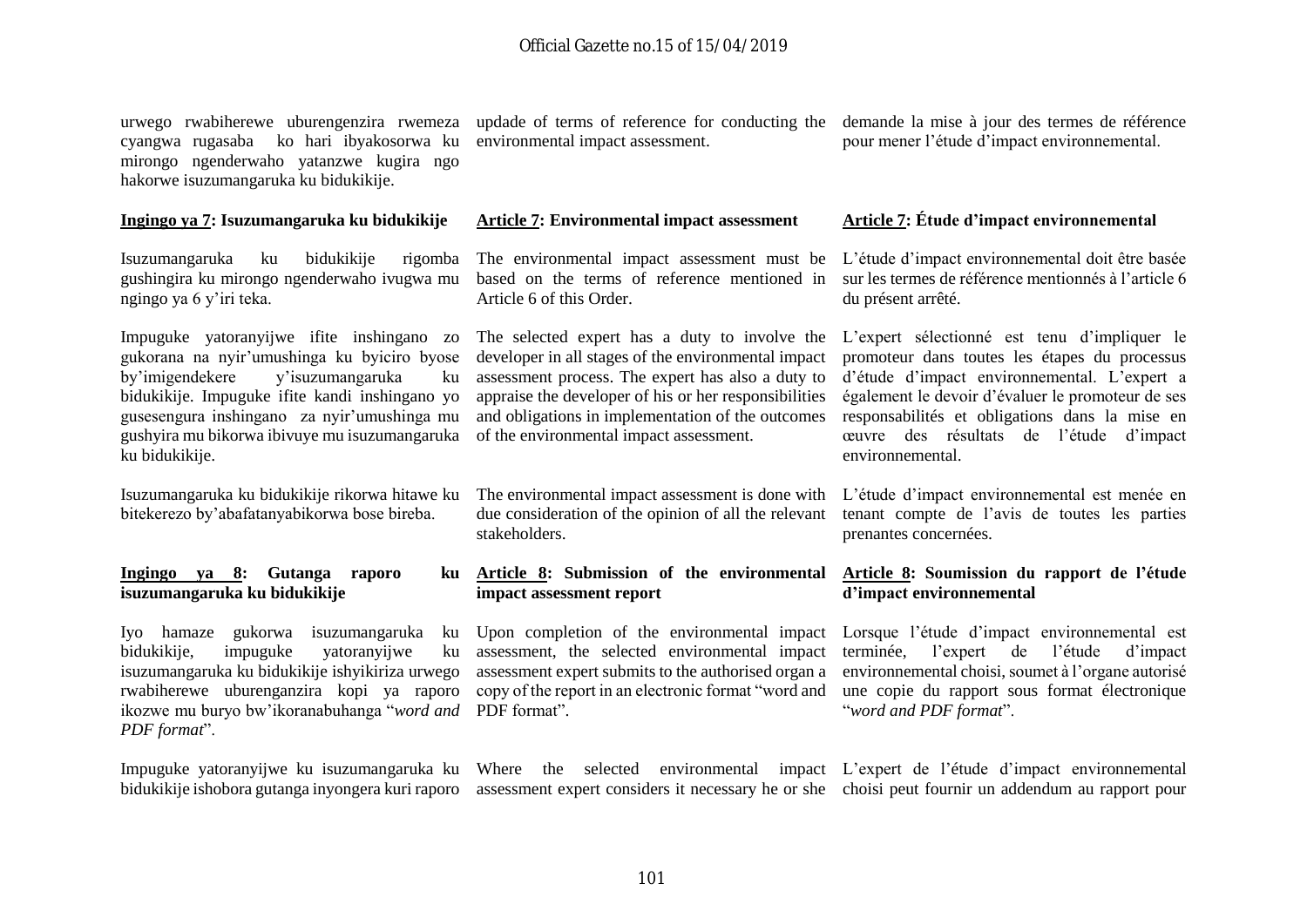ku byari bidateganyijwe mu mirongo ngenderwaho iyo ibona ari ngombwa.

#### **Ingingo ya 9: Gusesengura raporo ku isuzumangaruka ku bidukikije**

Nyuma yo kwakira raporo ku isuzumangaruka ku bidukikije, urwego rwabiherewe uburenganzira rurayisesengura hagamijwe kureba niba ihuye n'imirongo ngenderwaho n'amabwiriza.

uhereye igihe rwakiriye raporo, urwego rwabiherewe uburenganzira rwemera cyangwa rugasaba ibisobanuro by'inyongera impuguke ku isuzumangaruka ku bidukikije yatoranyijwe.

yavuzwe mu gika cya 2 cy'iyi ngingo ishobora kwiyongera ariko bibanje kumenyeshwa impuguke ku isuzumangaruka ku bidukukije yatoranyijwe, mu nyandiko, mbere y'uko iminsi yavuzwe mu gika cya mbere cy'iyi ngingo irangira.

Iyo bibaye ngombwa ko urwego rwabiherewe uburenganzira rutangiza ikusanyabitekerezo, hiyongeraho iminsi cumi n'itanu (15) y'akazi kuva umunsi itangazo rimenyekanisha hearing notification. ikusanyabitekerezo ryatanzweho.

may provide an addendum to the report for the facts les faits qui ne sont pas prévus dans les termes de that are not provided for under the terms of référence lorsqu'il le juge nécessaire. reference.

#### **Article 9: Analysis of environmental impact Article 9: Analyse du rapport de l'étude assessment report**

Upon reception of the environmental impact assessment report, the authorised organ analyses the report to verify conformity with the terms of reference and guidelines.

Mu gihe cy'iminsi makumyabiri (20) y'akazi The authorised organ, within twenty (20) working Endéans vingt (20) jours ouvrables à partir de la days, after reception of the environmental impact assessment report, accept or request for additional information from selected environmental impact assessment expert.

Bitewe n'umwihariko w'umushinga, iminsi Depending on the nature of the project, the period provided for in Paragraph 2 of this Article may be l'alinéa 2 du présent article peut être prolongé increased after informing the selected environmental impact assessment expert, in writing, before the lapse of the days mentioned in l'expiration du délai mentionné à l'alinéa premier Paragraph One of this Article.

# **d'impact environnemental**

Après réception du rapport de l'étude d'impact environnemental, l'organe autorisé analyse le rapport afin de vérifier sa conformité avec termes de référence et directives.

réception du rapport d'étude d'impact environnemental, l'organe autorisé accepte ou demande des informations additionnelles à l'expert de l'étude d'impact environnemental choisi.

Selon la nature du projet, le délai mentionné à après que l'expert de l'étude d'impact environnemental choisi soit informé par écrit avant du présent article.

If it becomes necessary to hold public hearing, the Lorsque la consultation publique est nécessaire, authorised organ requires an additional period of l'organe autorisé prolonge ce délai de quinze (15) fifteen (15) working days from the date of public jours ouvrables à partir de la date de notification de ladite consultation.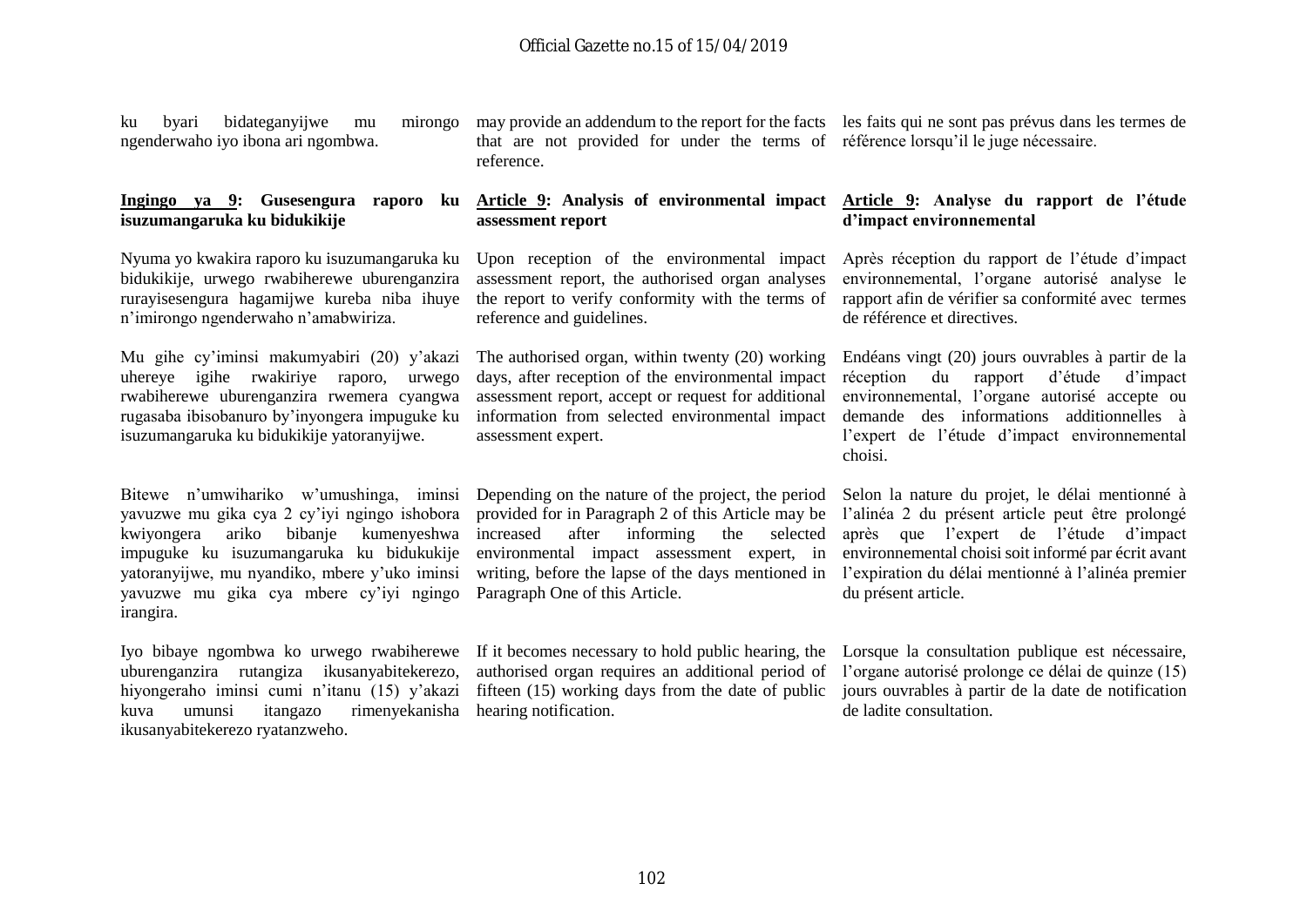| ibitekerezo<br>kuri<br>gutanga<br>raporo<br>y'isuzumangaruka ku bidukikije                                                                                                             | Ingingo ya 10: Uruhare rw'abaturage mu Article 10: Public participation to express views<br>on the environmental impact assessment report                    | Article 10: Participation du public pour<br>exprimer les points de vue sur le rapport de<br>l'étude d'impact environnemental                                       |
|----------------------------------------------------------------------------------------------------------------------------------------------------------------------------------------|--------------------------------------------------------------------------------------------------------------------------------------------------------------|--------------------------------------------------------------------------------------------------------------------------------------------------------------------|
| Abafatanyabikorwa<br>bashobora<br>gutanga<br>ibitekerezo byabo kuri raporo y'isuzumangaruka<br>ku bidukikije kandi bakanagaragaza ingaruka<br>umushinga ugiye gukorwa ushobora kugira. | stakeholders<br>The<br>may<br>comment<br>the<br>on<br>environmental impact assessment report and<br>express views on the impacts of the proposed<br>project. | Les parties prenantes peuvent commenter le<br>rapport de l'étude d'impact environnemental et<br>exprimer leurs points de vue sur les impacts du<br>projet proposé. |
| Urwego rwabiherewe<br>uburenganzira nirwo<br>rwishyura<br>amafaranga<br>ajyanye<br>yose<br>n'ikusanyabitekerezo.                                                                       | The authorised organ covers all costs of the public<br>hearing process.                                                                                      | L'organe autorisé couvre tous les coûts du<br>processus de la consultation publique.                                                                               |
| rw'ikusanyabitekerezo,<br>Mu rwego<br>urwego<br>uburenganzira<br>rwabiherewe<br>rugomba<br>kumenyesha abaturage ibi bikurikira:                                                        | In the framework of public hearing, the authorised<br>organ must notify the public of the following:                                                         | Dans le cadre de la consultation publique, l'organe<br>autorisé doit notifier au public de ce qui suit:                                                            |
| $1^\circ$ igihe,<br>n'ahantu<br>umunsi<br>ikusanyabitekerezo<br>rizabera<br>hakoreshejwe nibura bumwe mu buryo<br>butatu (3) bukurikira:                                               | $1^\circ$ the day, time and venue where the public<br>hearing will take place by using at least any<br>of the three $(3)$ of the following means:            | 1° le jour, heure et lieu où se tiendra la<br>consultation publique en utilisant au<br>moins l'un des trois (3) moyens de<br>communication suivants:               |
| gutangaza kabiri mu binyamakuru<br>a.<br>byo mu gihugu;                                                                                                                                | to publish a notice twice in any local<br>a.<br>newspapers;                                                                                                  | a. publier un avis deux fois dans un<br>journal local;                                                                                                             |
| gutangaza inshuro enye (4) kuri<br>b.<br>radiyo;                                                                                                                                       | (4)<br>radio<br>b. running<br>four<br>announcements;                                                                                                         | le passage de quatre (4) annonces<br>$b_{\cdot}$<br>à la radio;                                                                                                    |
| kumanika<br>amatangazo<br>aho<br>$C_{\bullet}$<br>umushinga uzakorera;                                                                                                                 | c. to put up posters at the site of the<br>proposed project;                                                                                                 | afficher les posters sur les lieux où<br>$c_{\cdot}$<br>le projet sera exécuté;                                                                                    |
| $2^{\circ}$<br>umwirondoro<br>nyir'umushinga<br>wa<br>ugaragaza amazina n'aho abarizwa.                                                                                                | the developer's details including name and<br>$2^{\circ}$<br>address.                                                                                        | les coordonnées du promoteur incluant<br>son nom et son adresse.                                                                                                   |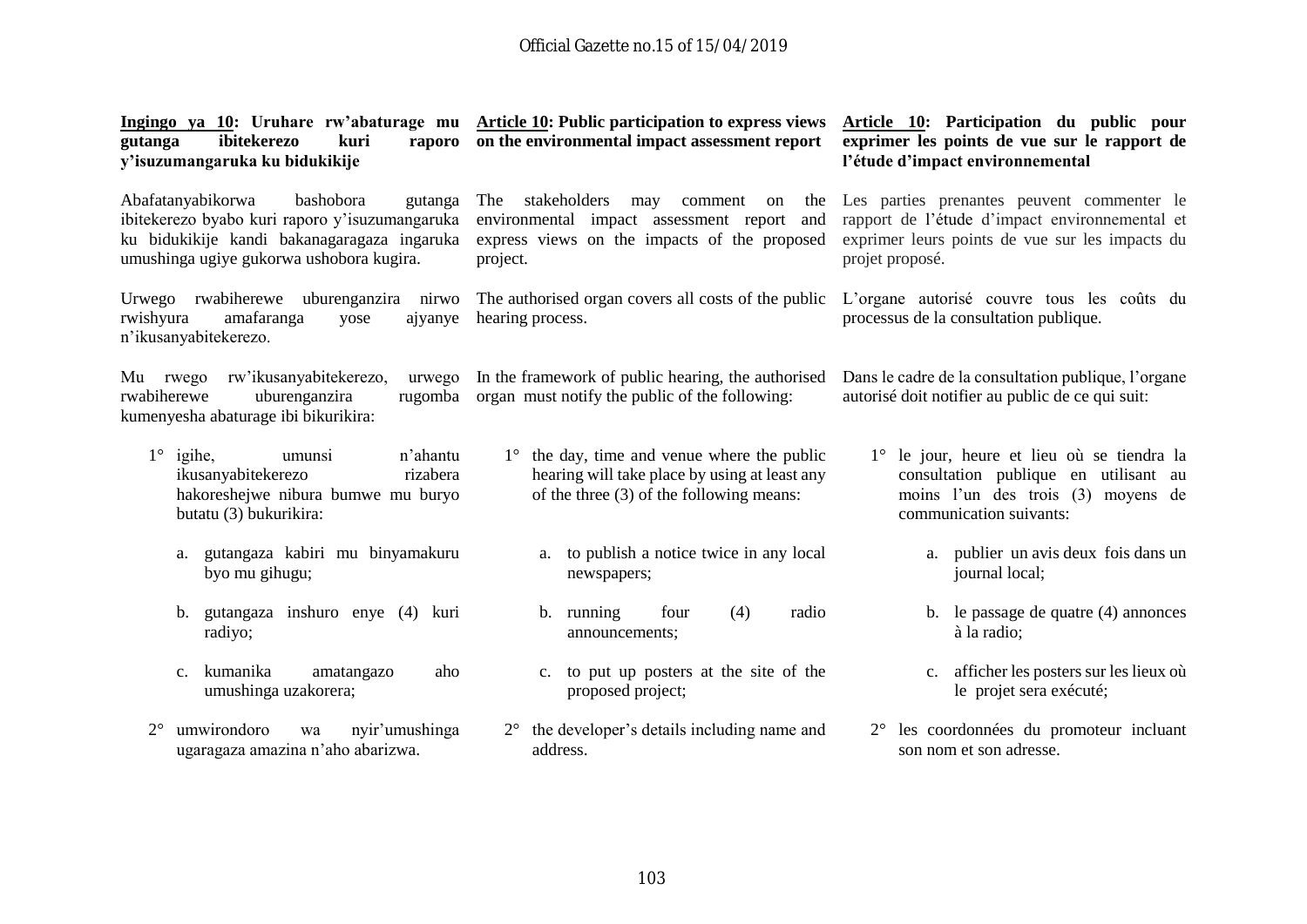#### **Ingingo ya 11: Gufata icyemezo no gutanga Article 11: Decision making and authorisation uburenganzira**

impuguke ku isuzumangaruka ku bidukukije icyemezo cyafashwe mu nyandiko.

Mu gihe kitarenze amasaha makumyabiri n'ane (24) uhereye igihe impuguke ku isuzumangaruka ku bidukukije imenyesherejwe umwanzuro wafashwe, impuguke ku isuzumangaruka ku bidukikije igomba gushyikiriza nyir'umushinga kopi y'umwanzuro w'urwego rwabiherewe uburenganzira ku isuzumangaruka ku bidukikije.

#### **UMUTWE WA IV: INGINGO ZISOZA**

#### **Ingingo ya 12: Ivanwaho ry'iteka n'ingingo zinyuranyije n'iri teka**

25/04/2018 rigena urutonde rw'imirimo, ibikorwa n'imishinga bigomba gukorerwa isuzumangaruka ku bidukikije n'ingingo zose z'amateka abanziriza iri kandi zinyuranyije na ryo bivanyweho.

#### **Ingingo ya 13: Igihe iri teka ritangirira Article 13: Commencement gukurikizwa**

Iri teka ritangira gukurikizwa ku munsi ritangarijweho mu Igazeti ya Leta ya Repubulika y'u Rwanda.

Kigali, ku wa **15/04/2019** Kigali, on **15/04/2019** Kigali, le **15/04/2019**

decision to the environemental impact assessment l'expert de l'étude d'impact environnemental par expert.

Within twenty-four (24) hours of receipt of the Endéans vingt-quatre (24) heures suivant la decision, the environmental impact assessment expert must submit a copy of the written decision by the authorised organ on the environmental impact assessment to the developer.

#### **CHAPTER IV: FINAL PROVISIONS**

#### **Article 12: Repealing provision**

Iteka rya Minisitiri nº 001/2018 ryo ku wa Ministerial Order nº 001/2018 of 25/04/2018 L'Arrêté Ministériel nº 001/2018 du 25/04/2018 determining the list of works, activities and projects subject to an environmental impact assessment and all prior provisions contrary to this Order are repealed.

This Order comes into force on the date of its publication in the Official Gazette of the Republic of Rwanda.

**Article 11: Prise de décision et autorisation**

Urwego rwabiherewe uburenganzira rumenyesha The authorised organ communicates in writing its L'organe autorisé communique sa décision à écrit.

> réception de la décision, l'expert de l'étude d'impact environnemental doit soumettre au promoteur une copie de la décision écrite de l'organe autorisé sur l'étude d'impact environnemental.

#### **CHAPITRE IV: DISPOSITIONS FINALES**

#### **Article 12: Disposition abrogatoire**

portant la liste des travaux, activités et projets faisant l'objet d'une étude d'impact environmental et toutes les dispositions antérieures contraires au présent arrêté sont abrogées.

#### **Article 13: Entrée en vigueur**

Le présent arrêté entre en vigueur le jour de sa publication au Journal Officiel de la République du Rwanda.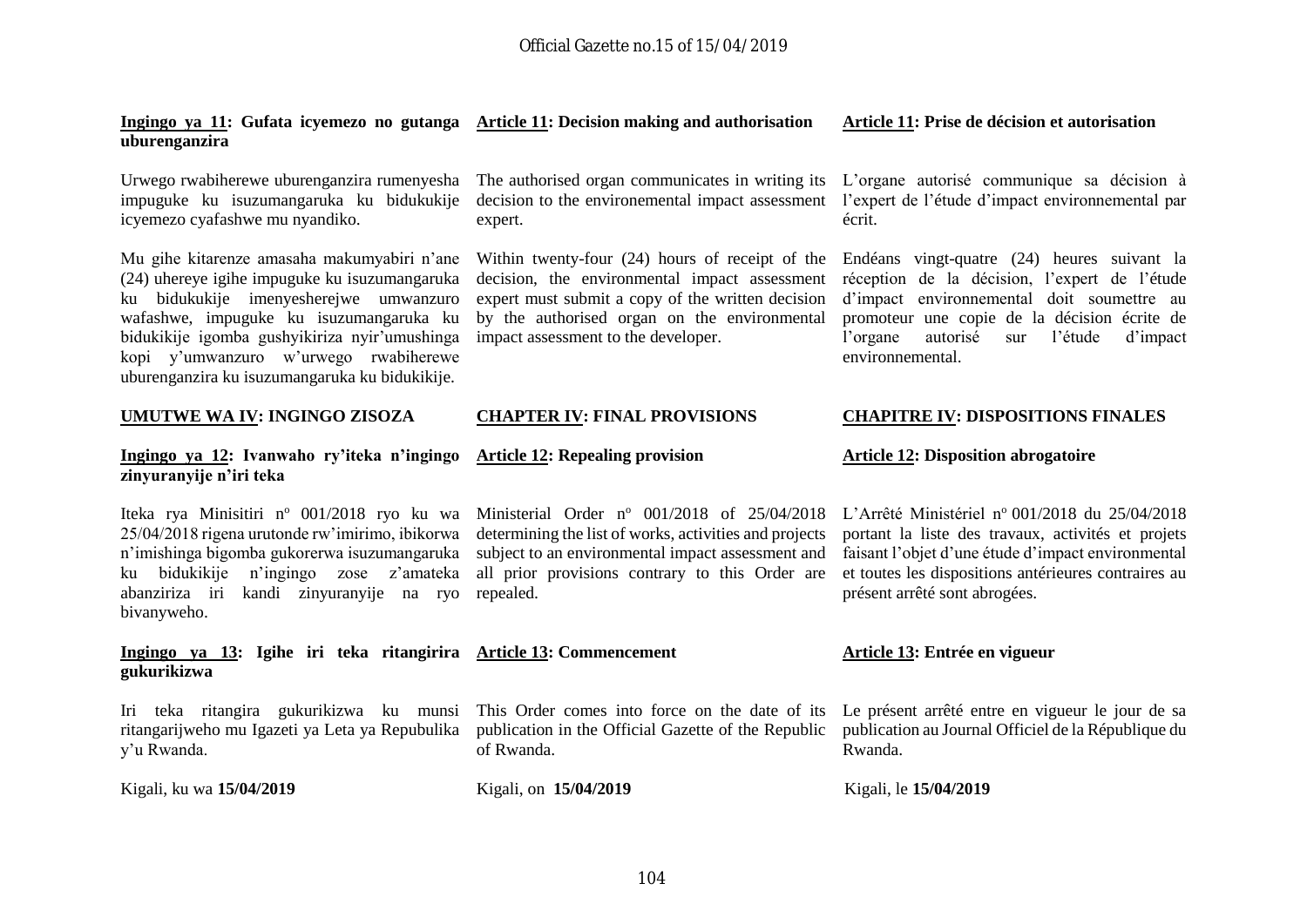(sé) **Dr BIRUTA Vincent** Minisitiri w'Ibidukikije

**Bibonywe kandi bishyizweho ikirango cya Repubulika:**

(sé) **Dr BIRUTA Vincent** Minister of Environment

**Seen and sealed with the Seal of the Republic:**

(sé) **Dr BIRUTA Vincent** Ministre de l'Environnement

**Vu et scellé du Sceau de la République:**

 $(sé)$ **BUSINGYE Johnston** Minisitiri w'Ubutabera/Intumwa Nkuru ya Leta

(sé) **BUSINGYE Johnston** Minister of Justice/Attorney General

(sé) **BUSINGYE Johnston** Ministre de la Justice/Garde des Sceaux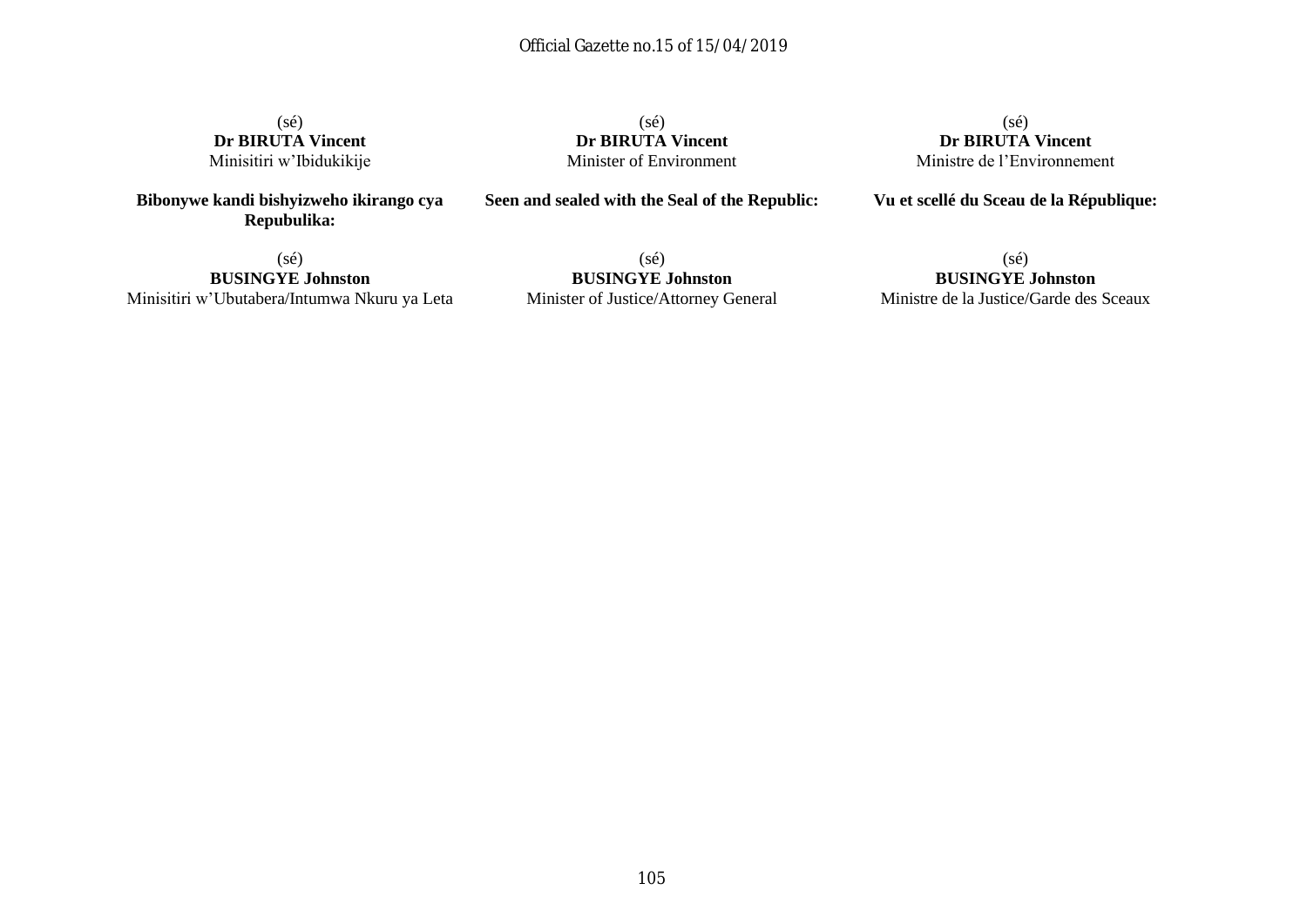**RW'IMISHINGA KU BIDUKIKIJE, AMABWIRIZA, ISUZUMANGARUKA KU BIDUKIKIJE**

# **N'IMISHINGA KU BIDUKIKIJE RYUZUYE**

1° inyubako zose zigenewe guturwamo, ubucuruzi, gukorerwamo imirimo yo mu biro, imyidagaduro, ibikorwa by'ubusabane, umuco, insengero, hoteli, ubuvuzi, amashuri cyangwa izindi nyubako rusange zihurirwamo n'abantu benshi zujuje byibuze bibiri mu bikurikira:

- a. zifite ubushobozi bwo kwakira abantu barenze magana atanu (500);
- b. zifite ubuso bwubatse burenga metero kare igihumbi na magana atanu (1500  $m<sup>2</sup>$ ).
- **c.** zubatse mu kibanza kirenze metero kare igihumbi (1000 m²).

**MINISITIRI N<sup>o</sup> 001/2019 RYO KU WA N<sup>o</sup>001/2019 OF 15/04/2019 15/04/2019 RISHYIRAHO URUTONDE ESTABLISHING THE LIST OF GUKORERWA ISUZUMANGARUKA ENVIRONMENTAL IMPACT TO CONDUCT ENVIRONMENTAL D'IMPACT ENVIRONNEMENTAL IMPACT ASSESSMENT**

URUTONDE RW'IMIRIMO, IBIKORWA LIST OF WORKS, ACTIVITIE AND LISTE DES TRAVAUX, ACTIVITÉS ET **GUKORERWA ISUZUMANGARUKA FULL ENVIRONMENTAL IMPACT PROJECTS THAT MUST UNDERGO A PROJETS DEVANT FAIRE L'OBJET ASSESSMENT**

- commercial, administrative or institutional sports facilities, social, buildings, hotels, health facilities, educational buildings, or other publicly accessible facilities fulfilling at least two of the following conditions:
	- a. having capacity to host more than five hundred (500) people;
	- b. having a total floor area exceeding one thousand and five hundred square meters (1500 sqm);
	- c. built in plot size exceeding one thousand square meters (1000 sqm).

**UMUGEREKA WA I W'ITEKA RYA ANNEXE I TO MINISTERIAL ORDER ANNEXE I À L'ARRÊTÉ MINISTÉRIEL IBISABWA N'UBURYO BWO GUKORA REQUIREMENTS AND PROCEDURES PROCÉDURES POUR MENER L'ÉTUDE PROJECTS THAT MUST UNDERGO FAIRE L'OBJET D'UNE ÉTUDE ASSESSMENT, INSTRUCTIONS, INSTRUCTIONS, CONDITIONS ET N<sup>o</sup>001/2019 DU 15/04/2019 ÉTABLISSANT LA LISTE DES PROJETS DEVANT D'IMPACT ENVIRONNEMENTAL,** 

# **D'UNE ÉTUDE D'IMPACT ENVIRONNEMENTAL COMPLÈTE**

1° all buildings classified as residential, 1° tous les bâtiments classés comme cultural, and assembly and religious bâtiments à caractère social, culturel, de installations résidentielles, commerciales, administratives ou institutionnelles, sportives, rassemblement ou religieux, hôtels, établissements de santé, bâtiments pour l'enseignement ou autres installations accessibles au public et remplissant au moins deux des conditions suivantes:

- a. ayant une capacité d'accueil de plus de cinq cents (500) personnes;
- b. ayant une surface de plancher totale supérieure à mille cinq cents mètres carrés (1500 m²);
- c. bâtis dans une superficie de la parcelle supérieure à mille mètres carrés (1000  $m<sup>2</sup>$ ).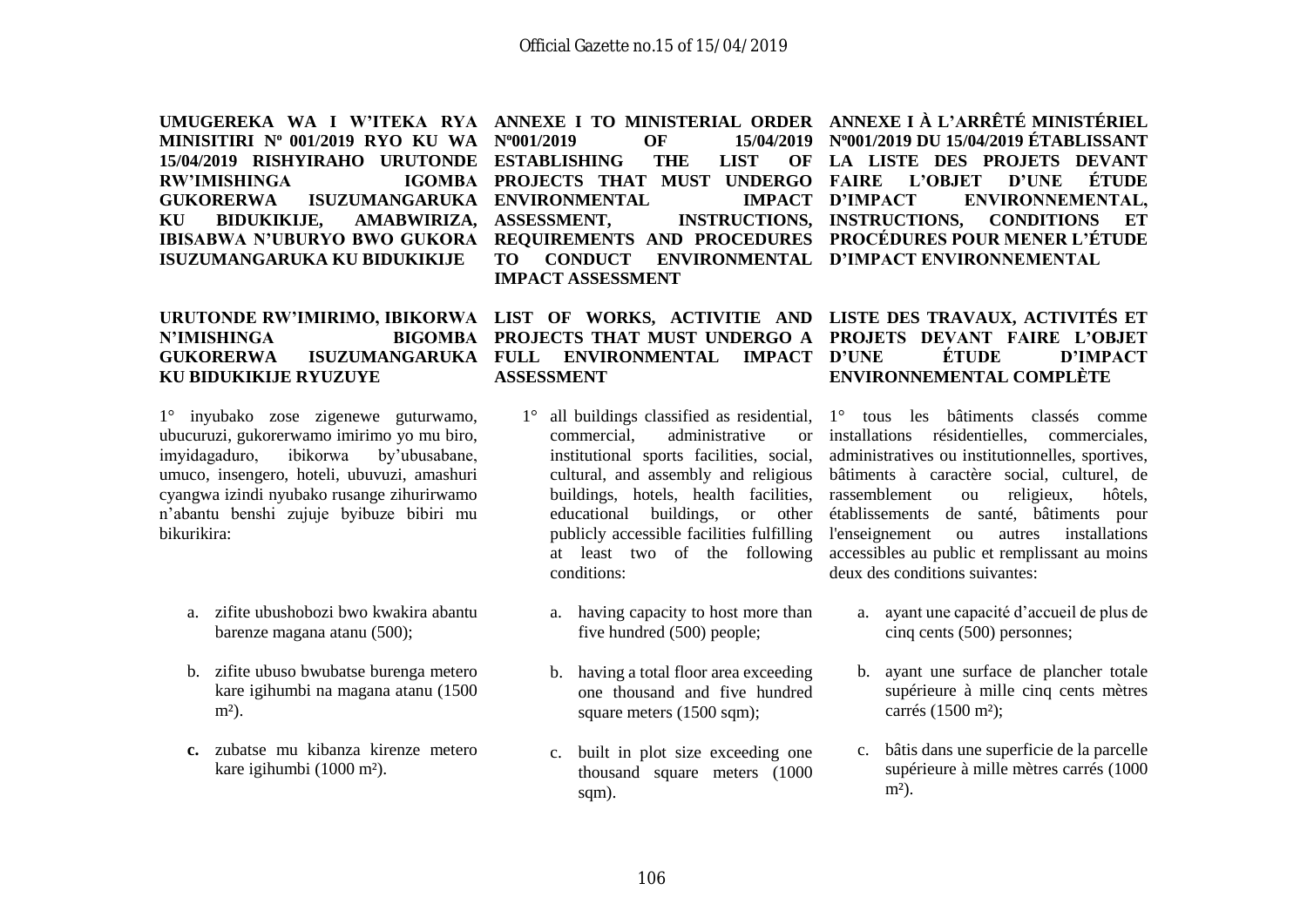| $2^{\circ}$ inganda;                                                                                                                                                                                                        | $2^\circ$ industries;                                                                                                                                                                                                 | $2^\circ$ industries;                                                                                                                                                                                                                                                                                               |
|-----------------------------------------------------------------------------------------------------------------------------------------------------------------------------------------------------------------------------|-----------------------------------------------------------------------------------------------------------------------------------------------------------------------------------------------------------------------|---------------------------------------------------------------------------------------------------------------------------------------------------------------------------------------------------------------------------------------------------------------------------------------------------------------------|
| $3^\circ$ inyubako zikorerwamo imirimo yateza $3^\circ$ buildings with activities which can cause<br>impanuka;                                                                                                              | hazards;                                                                                                                                                                                                              | 3° bâtiments où s'exercent des activités<br>pouvant causer des accidents;                                                                                                                                                                                                                                           |
| 4° inyubako zigenewe kubikwamo ibikoresho<br>byateza impanuka n'ibyangirika;                                                                                                                                                | 4° warehouses for storage of hazardous<br>materials and perishables;                                                                                                                                                  | 4° entrepôts pour le stockage des biens et<br>matériaux dangereux et périssables;                                                                                                                                                                                                                                   |
| 5° inyubako zigenewe kubikwamo ibikomoka<br>ku buhinzi byangirika ziri ku buso bungana<br>cyangwa burenze kimwe cya kabiri cya<br>hegitari $(1/2$ ha);                                                                      | 5° warehouses and storage facilities of<br>perishable agricultural commodities occupying<br>an area of a half a hectare $(1/2$ ha) and above;                                                                         | 5° entrepôts de denrées agricoles périssables<br>occupant une superficie d'un demi-hectare (1/2<br>ha) et plus;                                                                                                                                                                                                     |
| 6° aho abantu bashyirwa mu rwego rw'igihano<br>cyangwa kugororwa cyangwa kubera ikibazo<br>cyo mu mutwe;                                                                                                                    | 6° places where people are detained for<br>punitive or corrective reasons or because of<br>their mental condition;                                                                                                    | $6^\circ$ lieux où les personnes sont détenues pour<br>des raisons punitives ou correctives ou en<br>raison de leur état mental;                                                                                                                                                                                    |
| 7° ahakorerwa imirimo y'ubucuruzi itari<br>iy'inganda aho ibihakorerwa<br>cyangwa<br>ibihacururizwa bishobora gufata umuriro,<br>kuwukwirakwiza mu buryo bwihuse, kohereza<br>imyuka ihumanya cyangwa guturika;             | 7° places of non-industrial commercial<br>activities, where such activities or commercial<br>products may cause fire, cause combustion<br>with extreme rapidity, give rise to poisonous<br>fumes or cause explosions; | sites d'activités commerciales<br>$7^{\circ}$<br>non<br>industrielles où les activités y effectués ou les<br>produits objet du commerce sont susceptibles<br>l'incendie,<br>provoquer<br>causer<br>de<br>une<br>combustion avec une rapidité extrême,<br>provoquer des fumées toxiques ou causer des<br>explosions; |
| 8° amagaraji bakanikiramo ibinyabiziga;                                                                                                                                                                                     | 8° garages for vehicle repair and maintenance;                                                                                                                                                                        | 8° garages pour réparation et entretien de<br>véhicules;                                                                                                                                                                                                                                                            |
| 9° inyubako zigenewe ububiko bw'ibintu zifite<br>bw'ubatse<br>burenze<br>metero kare<br>ubuso<br>igihumbi na magana atanu $(1500 \text{ m}^2)$ n'ubuso<br>bw'ikibanza burenze metero kare igihumbi<br>$(1000 \text{ m}^2);$ | $9^\circ$ warehouse with total floor area exceeding<br>one thousand and five hundred square meters<br>(1500 sqm) and plot size exceeding one<br>thousand square meters (1000 sqm);                                    | 9° entrepôts de stockage avec une surface de<br>plancher totale supérieure à mille cinq cent<br>mètres carrés (1500 m <sup>2</sup> ) et une superficie de<br>terrain supérieure à un mille mètres carrés<br>$(1000 \text{ m}^2);$                                                                                   |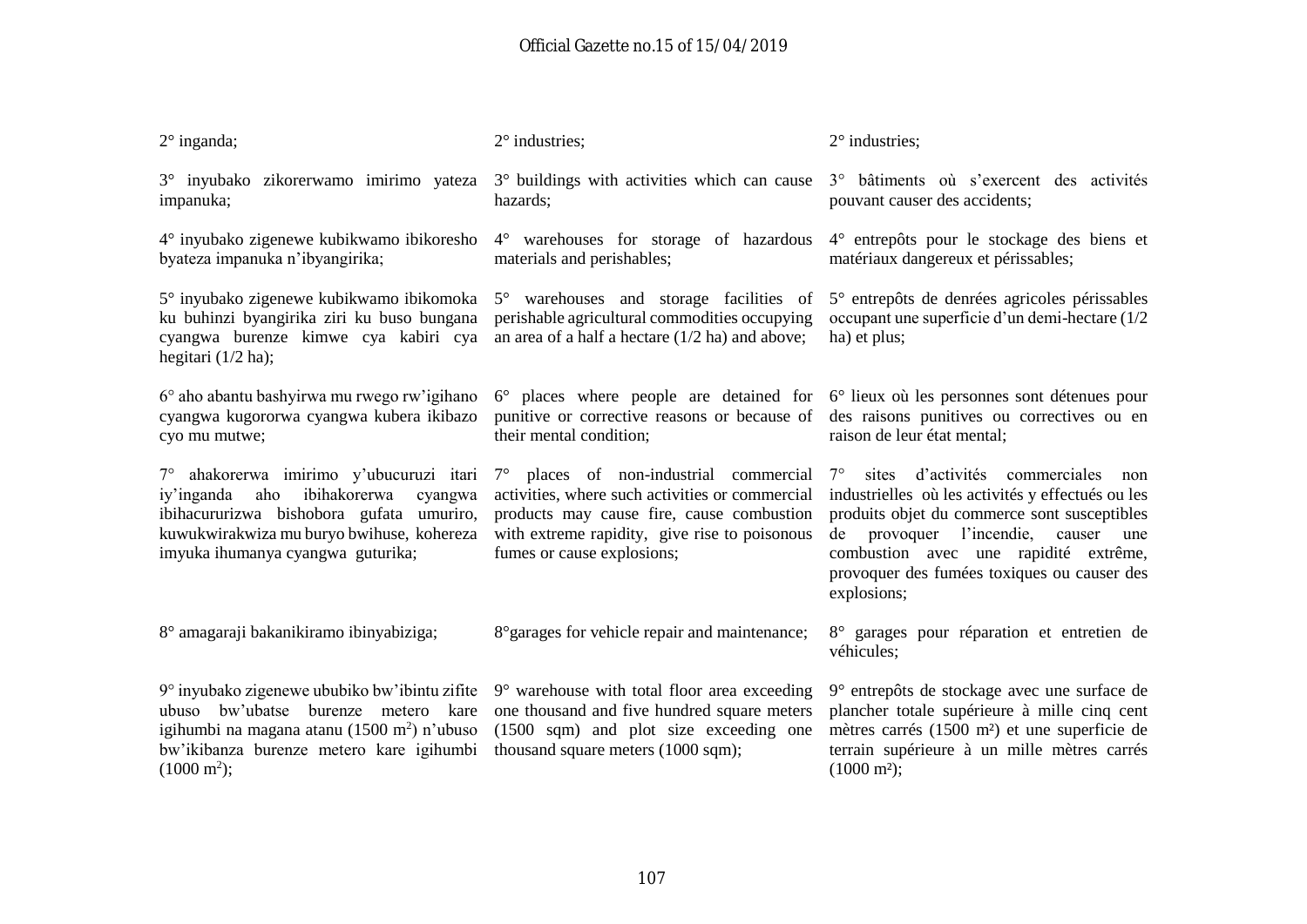| 10° amahoteli;                                                                                                                            | $10^{\circ}$ hotels;                                                                                                                           | $10^\circ$ hôtels;                                                                                                                                                         |
|-------------------------------------------------------------------------------------------------------------------------------------------|------------------------------------------------------------------------------------------------------------------------------------------------|----------------------------------------------------------------------------------------------------------------------------------------------------------------------------|
| $11^{\circ}$<br>imihanda<br>kubaka<br>gusana<br>no<br>mpuzamahanga, iy'Igihugu n'iyu'Uturere no<br>gusana amateme manini;                 | $11^{\circ}$ construction and repair of international,<br>national, District roads and repair of large<br>bridges;                             | 11 <sup>°</sup> construction et réparation de routes<br>internationales, nationales, de District et<br>réparation de grands ponts;                                         |
| $12^{\circ}$ kubaka ingomero z'amazi n'imiyoboro $12^{\circ}$ construction of hydro-dams, hydropower<br>y'amashanyarazi;                  | plants and electrical lines of high and medium<br>voltage;                                                                                     | 12° construction des barrages hydroélectriques<br>et lignes électriques;                                                                                                   |
| $13^{\circ}$<br>peteroli na gazi ndetse n'ibigega byabyo;                                                                                 | kubaka impombo z'ibikomoka kuri 13° construction of petroleum products and<br>gas pipelines and their storage tanks;                           | 13° construction d'oléoducs des produits<br>pétroliers et du gaz ainsi que des réservoirs de<br>stockage;                                                                  |
| $14^{\circ}$ kubaka aho amato ahagarara, ibibuga $14^{\circ}$ construction of terminal ports, airports and<br>by'indege na gari ya moshi; | railways;                                                                                                                                      | 14° construction de ports terminaux, aéroports<br>et chemins de fer;                                                                                                       |
| $15^{\circ}$<br>by'ubuhinzi<br>ibikorwa<br>bikoresha ifumbire mvaruganda n'imiti yica<br>udukoko mu gishanga;                             | n'ubworozi $15^{\circ}$ agricultural and breeding activities which<br>use chemical fertilizers and pesticides in<br>wetlands;                  | 15° activités agricoles et d'élevage qui utilisent<br>des engrais chimiques et des pesticides dans les<br>zones humides;                                                   |
| 16° imishinga minini y'ishoramari mu buhinzi<br>n'ubworozi ikoresha ifumbire mvaruganda<br>n'imiti yica udukoko ikorerwa ku musozi;       | 16° large scale investment projects in<br>agricultural and breeding activities which use<br>chemical fertilizers and pesticides on hill sides; | 16° projets d'investissements à grande échelle<br>dans le domaine d'agriculture et d'élevage qui<br>utilisent des engrais chimiques et des<br>pesticides sur les collines; |
| 17° imirimo n'ibikorwa byo guhindura<br>uturemangingo tw'imbuto n'inyamaswa;                                                              | $17°$ works and activities that involve genetic<br>modification of seeds and animals;                                                          | 17° œuvres et activités qui impliquent la<br>modification génétique des graines et les<br>animaux;                                                                         |
| 18° imirimo muri za pariki z'Igihugu no mu 18° works in areas designated as national parks<br>nkengero zazo;                              | and in their buffer zones;                                                                                                                     | 18° travaux dans les parcs nationaux et dans<br>ses zones tampon;                                                                                                          |
| imirimo yose<br>$19^\circ$<br>bw'amabuye y'agaciro;                                                                                       | ijyanye n'ubucukuzi 19° all works related to mining;                                                                                           | 19° tous les travaux liés à l'exploitation des<br>mines;                                                                                                                   |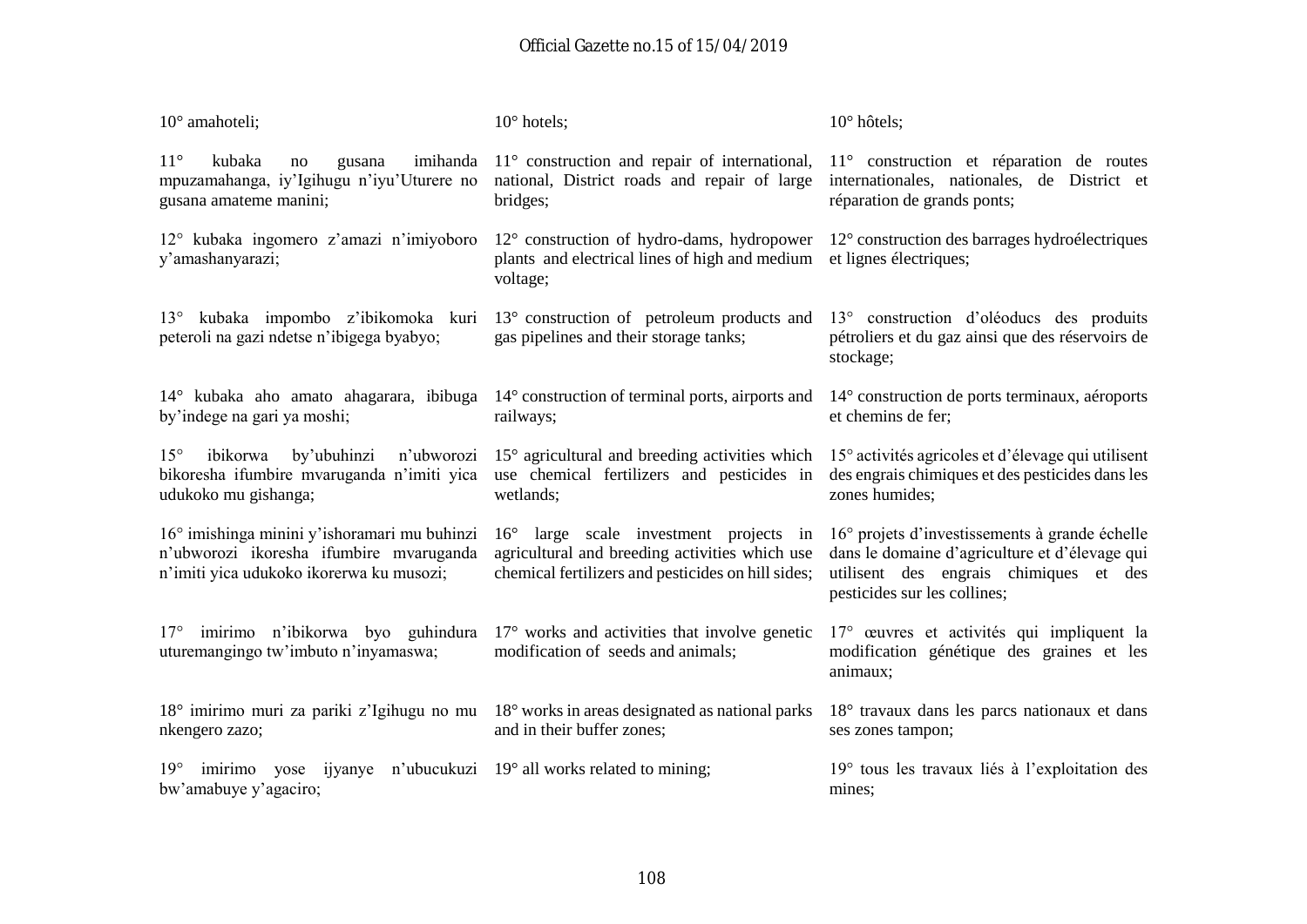| $20^{\circ}$ imirimo yose ijyanye n'ubucukuzi bwa<br>kariyeri ntoya y'ubucuruzi n'inini; | $20^{\circ}$<br>commercial<br>quarrying;       | small and large scale 20° l'exploitation commerciale de carrière à<br>petite et à grande échelle;         |
|------------------------------------------------------------------------------------------|------------------------------------------------|-----------------------------------------------------------------------------------------------------------|
| 21° kubaka ibiyaga-mpangano;                                                             | $21^{\circ}$ construction of artificial lakes; | $21^{\circ}$ construction des lacs artificiels;                                                           |
| 22° kubaka ingomero zo kubika amazi;                                                     | 22° construction of water storage dams;        | 22° construction des barrages de stockage<br>d'eau;                                                       |
| 23° ibikorwa cyangwa imirimo yo gutunganya<br>ibishanga;                                 | $23^\circ$<br>works or<br>reclamation;         | activities for marshlands $23^{\circ}$ les travaux ou activités pour l'amélioration<br>des zones humides; |
| $24^{\circ}$ kubaka amabagiro.                                                           | 24° construction of slaughter houses.          | 24° construction des abattoirs.                                                                           |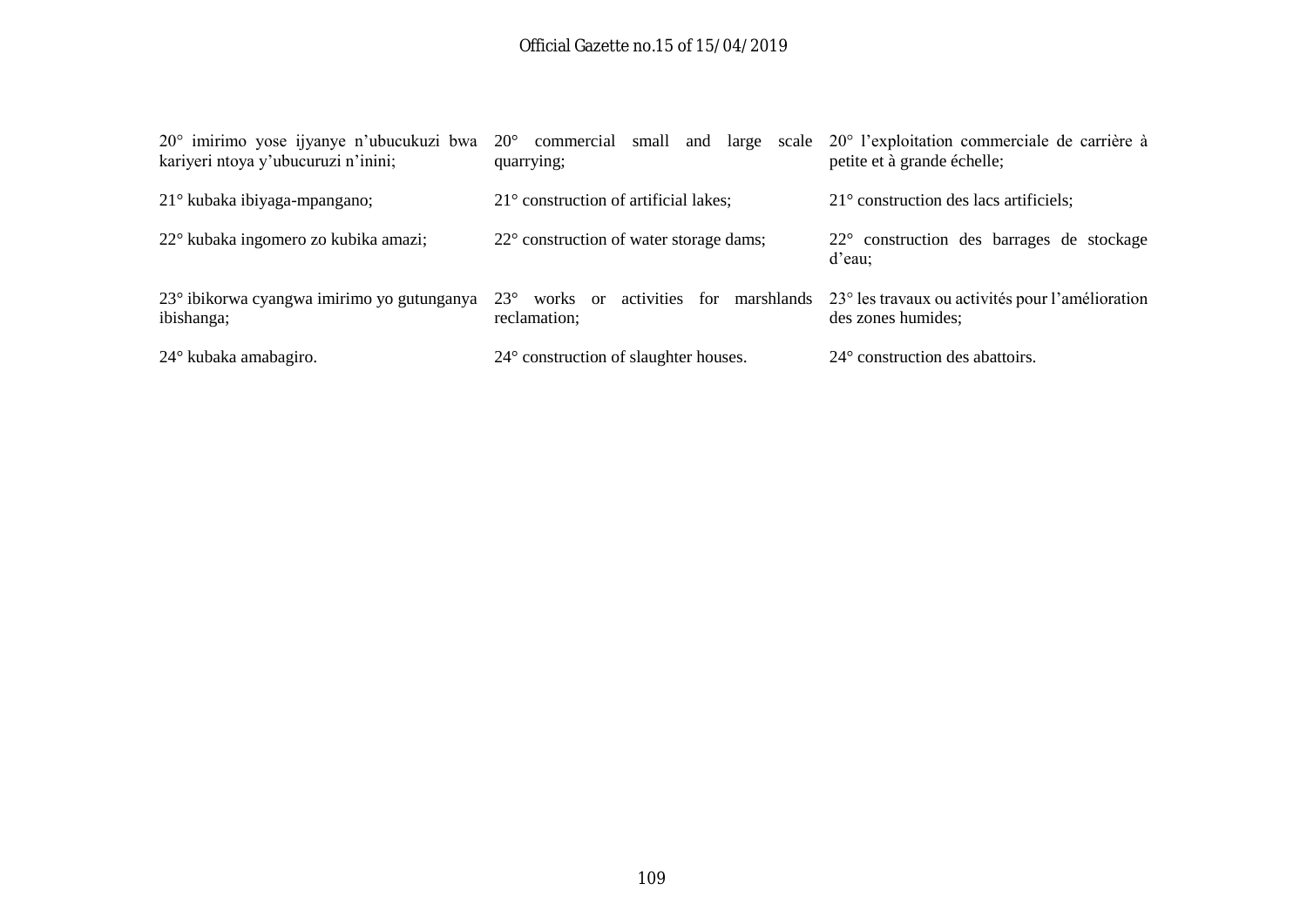**mugereka w'Iteka rya Minisitiri N<sup>o</sup>001/2019 N<sup>o</sup>001/2019 of 15/04/2019 establishing the N<sup>o</sup> 001/2019 du 15/04/2019 établissant la liste ryo ku wa 15/04/2019 rishyiraho urutonde list of projects that must undergo des projets devant faire l'objet d'une étude**  rw'imishinga *igomba* **isuzumangaruka ku bidukikije, amabwiriza, ibisabwa n'uburyo bwo gukora isuzumangaruka ku bidukikije**

**gukorerwa** environmental impact **to conduct** environmental **assessment**

**Bibonywe kugira ngo bishyirwe ku Seen to be annexed to Ministerial Order Vu pour être annexé à l'Arrêté Ministériel instructions, requirements and procedures conditions et procédures pour mener l'étude d'impact environnemental, instructions, d'impact environnemental**

Kigali, ku wa **15/04/2019**

Kigali, on **15/04/2019**

Kigali, le **15/04/2019**

(sé) **Dr BIRUTA Vincent** Minisitiri w'Ibidukikije

**Bibonywe kandi bishyizweho Ikirango cya Repubulika:**

(sé) **BUSINGYE Johnston** Minisitiri w'Ubutabera/Intumwa Nkuru ya Leta

**Seen and sealed with the Seal of the Republic:**

(sé) **Dr BIRUTA Vincent** Minister of Environment

(sé) **BUSINGYE Johnston** Minister of Justice/Attorney General

(sé) **Dr BIRUTA Vincent** Ministre de l'Environnement

**Vu et scellé du Sceau de la République:**

(sé) **BUSINGYE Johnston** Ministre de la Justice/Garde des Sceaux

110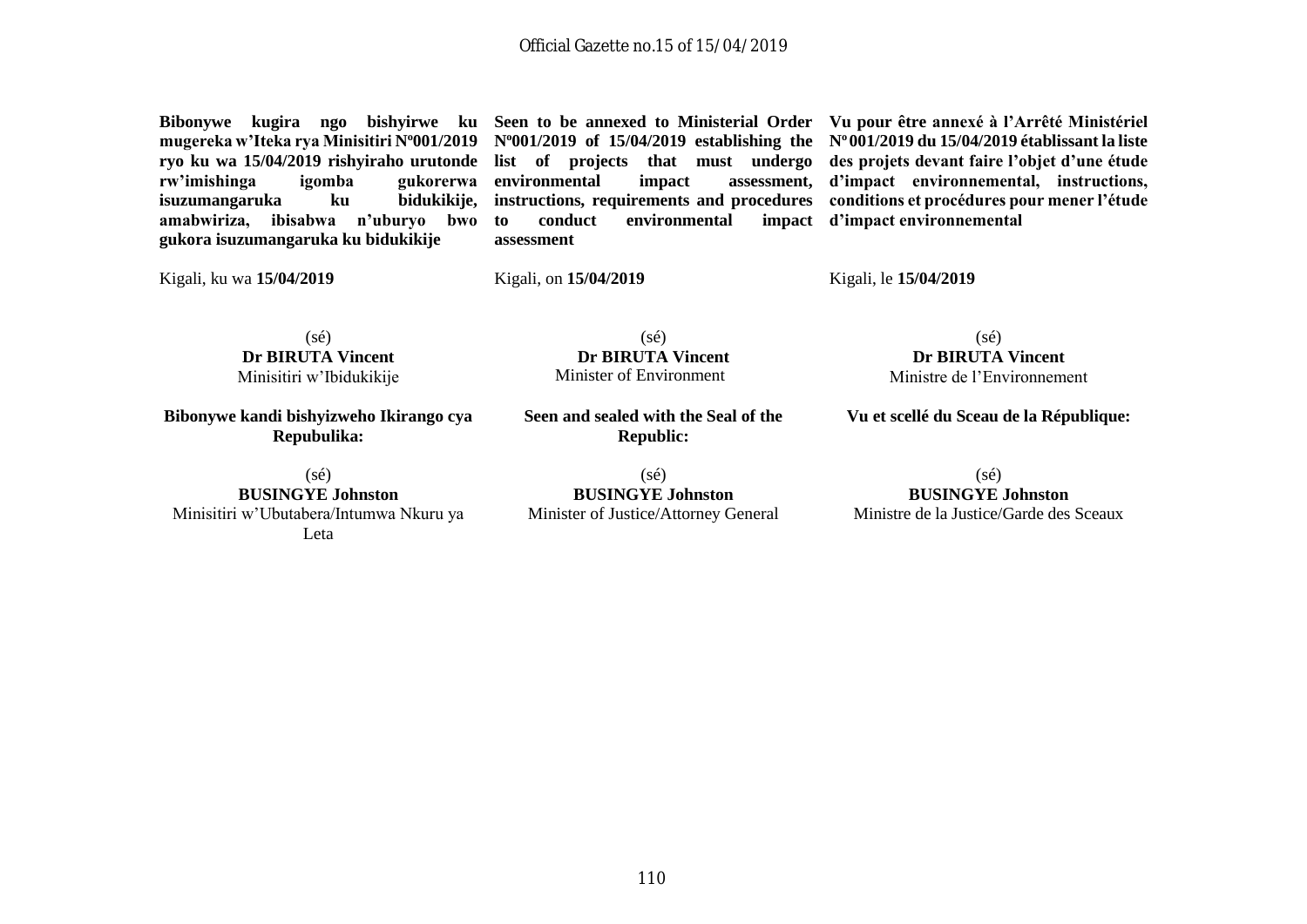| UMUGEREKA WA II W'ITEKA RYA<br>MINISITIRI Nº 001/2019 RYO KU WA<br>15/04/2019 RISHYIRAHO URUTONDE<br><b>RW'IMISHINGA</b><br><b>IGOMBA</b><br><b>ISUZUMANGARUKA</b><br><b>GUKORERWA</b><br><b>BIDUKIKIJE,</b><br>KU<br><b>AMABWIRIZA,</b><br><b>IBISABWA N'UBURYO BWO GUKORA</b><br>ISUZUMANGARUKA KU BIDUKIKIJE | ANNEXE II TO MINISTERIAL ORDER<br>N°001/2019<br><b>OF</b><br>15/04/2019<br><b>ESTABLISHING</b><br><b>THE</b><br><b>LIST</b><br>OF<br>PROJECTS THAT MUST UNDERGO<br><b>ENVIRONMENTAL</b><br><b>IMPACT</b><br><b>INSTRUCTIONS,</b><br><b>ASSESSMENT,</b><br>REQUIREMENTS AND PROCEDURES<br><b>TO</b><br><b>CONDUCT</b><br><b>ENVIRONMENTAL</b><br><b>IMPACT ASSESSMENT</b> | ANNEXE II À L'ARRÊTÉ MINISTÉRIEL<br>Nº 001/2019 DU 15/04/2019 ÉTABLISSANT<br>LA LISTE DES PROJETS DEVANT<br>ÉTUDE<br><b>FAIRE</b><br><b>L'OBJET</b><br><b>D'UNE</b><br><b>D'IMPACT</b><br>ENVIRONNEMENTAL,<br><b>INSTRUCTIONS,</b><br><b>CONDITIONS</b><br>ET<br><b>PROCÉDURES POUR MENER L'ÉTUDE</b><br>D'IMPACT ENVIRONNEMENTAL |
|-----------------------------------------------------------------------------------------------------------------------------------------------------------------------------------------------------------------------------------------------------------------------------------------------------------------|--------------------------------------------------------------------------------------------------------------------------------------------------------------------------------------------------------------------------------------------------------------------------------------------------------------------------------------------------------------------------|-----------------------------------------------------------------------------------------------------------------------------------------------------------------------------------------------------------------------------------------------------------------------------------------------------------------------------------|
| <b>N'IMISHINGA</b><br><b>BIGOMBA</b><br><b>GUKORERWA</b><br><b>ISUZUMANGARUKA</b><br>KU BIDUKIKIJE RIHINNYE                                                                                                                                                                                                     | URUTONDE RW'IMIRIMO, IBIKORWA LIST OF WORKS, ACTIVITIE AND<br>PROJECTS THAT MUST UNDERGO A<br>PARTIAL ENVIRONMENTAL IMPACT<br><b>ASSESSMENT</b>                                                                                                                                                                                                                          | LISTE DES TRAVAUX, ACTIVITÉS ET<br>PROJETS DEVANT FAIRE L'OBJET<br>ÉTUDE<br><b>D'UNE</b><br><b>D'IMPACT</b><br><b>ENVIRONNEMENTAL PARTIELLE</b>                                                                                                                                                                                   |
| 1° iminara n'anteni;                                                                                                                                                                                                                                                                                            | $1^\circ$ towers and antennas;                                                                                                                                                                                                                                                                                                                                           | $1^\circ$ tours et antennes;                                                                                                                                                                                                                                                                                                      |
| 2° inyubako zose, uretse izigomba gukorerwa<br>isuzumangaruka ku bidukikije ryuzuye, zujuje<br>byibuze bibiri mu bikurikira:                                                                                                                                                                                    | $2^{\circ}$ all types of buildings, except those qualified<br>for full environmental impact assessment<br>fulfilling at least two of the following<br>conditions:                                                                                                                                                                                                        | 2° tous les types de bâtiments, à l'exception de<br>soumis<br>l'étude<br>d'impact<br>à<br>ceux<br>environmemental remplissant au moins deux<br>des conditions suivantes:                                                                                                                                                          |
| zifite ubushobozi bwo kwakira abantu<br>a.<br>barenga magana abiri (200)<br>ariko<br>batarenze magana atanu (500);                                                                                                                                                                                              | a. with a capacity to host more than<br>two hundred (200) people but not<br>exceeding five hundred (500)<br>people,                                                                                                                                                                                                                                                      | a. ayant la capacité d'accueil de plus de<br>deux cent (200) personnes mais ne<br>dépassant pas cinq cents (500)<br>personnes;                                                                                                                                                                                                    |
| b. zifite ubuso bwubatse burenga metero<br>kare igihumbi na magana atanu (1500<br>$m2$ ).;                                                                                                                                                                                                                      | with a total floor area exceeding<br>$\mathbf{b}$ .<br>one thousand and five hundred<br>square meters (1500 sqm);                                                                                                                                                                                                                                                        | b. ayant une surface de plancher totale<br>supérieure à mille cinq cents mètres<br>carrés (1500 m <sup>2</sup> ),                                                                                                                                                                                                                 |
| c. zubatse mu kibanza kirenze metero kare<br>igihumbi (1000 m <sup>2</sup> ).                                                                                                                                                                                                                                   | built in a plot size exceeding one<br>$c_{\cdot}$<br>thousand<br>square<br>meters<br>$(1000\text{sgm}).$                                                                                                                                                                                                                                                                 | c. bâtis dans une superficie de la parcelle<br>supérieure à mille mètres carrés (1000<br>$m2$ ).                                                                                                                                                                                                                                  |
| 3° ingomero z'amashanyarazi nto.                                                                                                                                                                                                                                                                                | 3° micro hydroelectric power plants.                                                                                                                                                                                                                                                                                                                                     | 3° des microcentrales hydroélectriques.                                                                                                                                                                                                                                                                                           |